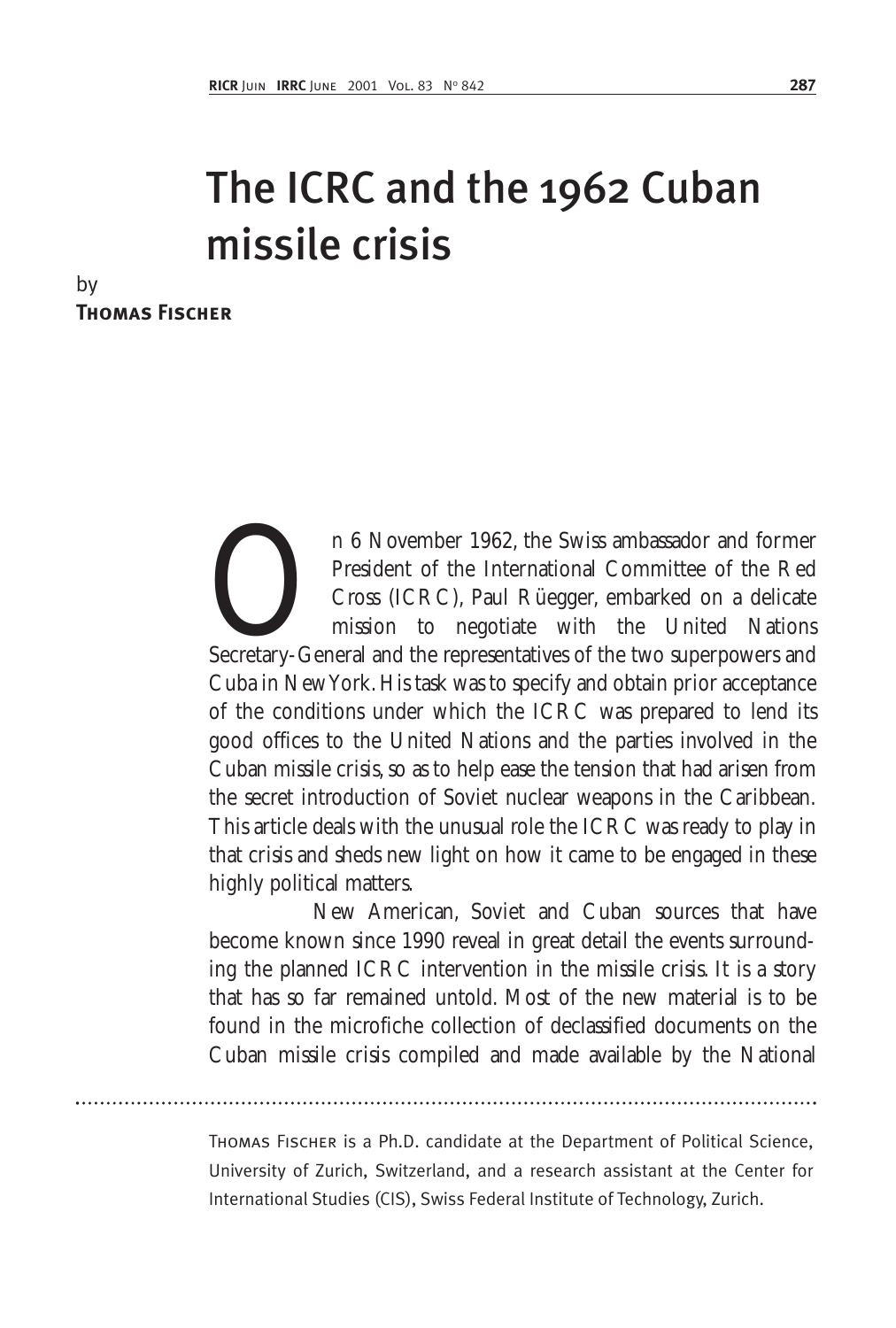Security Archive, a private research institution in Washington DC.1 The collection also contains the relevant documents of the United Nations Archives in New York. Since the publication of this material, further sources of information about the ICRC's role in the crisis have come to light and been collected by the National Security Archive.2 The material that emerged about the Cuban missile crisis from Russian archives was partly translated and published by the Woodrow Wilson International Center for Scholars in Washington.3 Their publications contain highly valuable information on the origins of the ICRC's involvement in the missile crisis.The personal papers of Paul Rüegger are to be found in the *Archiv für Zeitgeschichte* at the Swiss Federal Institute of Technology in Zurich.These papers reveal the negotiations by the ICRC's special envoy to New York, as well as the discussions within the Committee, the governing body of the ICRC, in Geneva.4

This new material, and a series of retrospective conferences between 1987 and 1992 that brought together American, Soviet and Cuban participants in the crisis, have led to a broad re-evaluation of what happened in late October and early November 1962 in the

1 Chadwyck-Healey Inc. & The National Security Archive (ed.), *Documents on the Cuban Missile Crisis, 1962*, Microfiche Collection, Chadwyck-Healey, Alexandria, 1990 (hereinafter *Cuban Missile Crisis*). The most important documents from that collection have been published in a documents reader: Laurence Chang and Peter Kornbluh (eds), *The Cuban Missile Crisis, 1962: A National Security Archive Documents Reader*, New Press, New York, 1992.

2 See *Cuban Missile Crisis*, *ibid.*, 1992 Releases, Box, and *ibid.*, Extras, Box. This material was researched by the author of this article during a stay in the United States in 1996.

3 Woodrow Wilson International Center for International Scholars (ed.), *Cold War International History Project Bulletin*, Issues 1-9, Spring 1992-Winter 1996/1997 (hereinafter *CWIHP Bulletin*).

4 Archiv für Zeitgeschichte, ETH Zürich, *Nachlass Paul Rüegger*, Dossier No. 28.3.25.2 (hereinafter *NL Rüegger*).

5 The oral history conferences resulted in a series of books and articles by James G. Blight and others: Bruce J. Allyn, James G. Blight, and David A. Welch, "Essence of revision: Moscow, Havana and the Cuban missile crisis", *International Security*, Vol. 14, No. 3, Winter 1989/90, pp. 136-172; James G. Blight and David A. Welch (eds), *On the Brink: Americans and Soviets Reexamine the Cuban Missile Crisis*, Noonday Press, New York, 1990; Bruce J. Allyn, James G. Blight, and David A. Welch (eds), *Back to the Brink: Proceedings of the Moscow Conference on the Cuban Missile Crisis, January 27-28, 1989*, CSIA Occasional Papers, No. 9, University Press of America, Boston, 1992; Bruce J. Allyn, James G. Blight, and David A. Welch (eds), *Cuba on the Brink: Castro, the Missile Crisis, and the Soviet Collapse*, Pantheon Books, New York, 1993.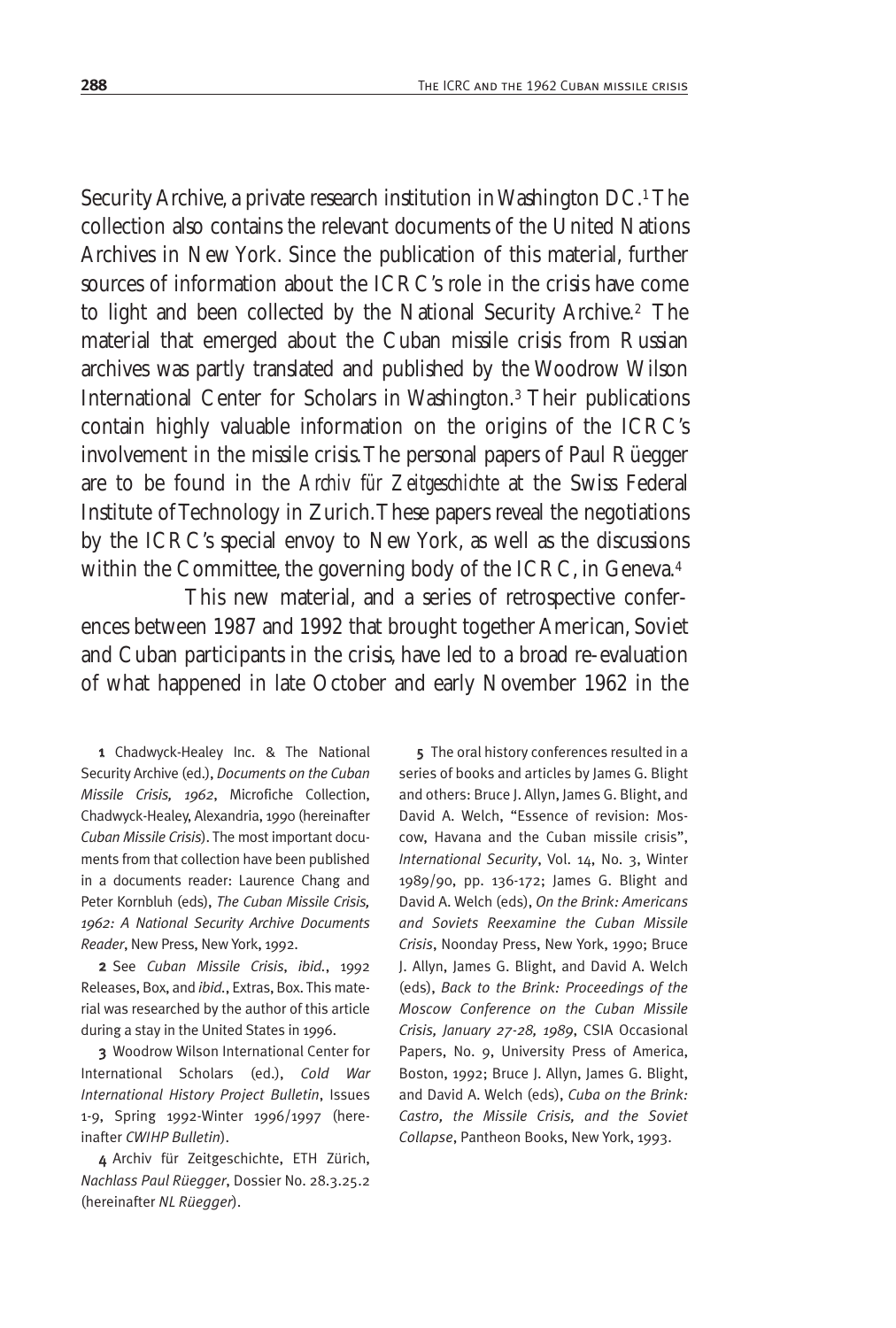Caribbean.<sup>5</sup> Of the numerous publications on the Cuban crisis since the end of the Cold War, I shall mention only a few. Michael R. Beschloss' book*The Crisis Years* is probably the best account of the missile crisis based on this new body of information.<sup>6</sup> Equally important is John Lewis Gaddis' latest work, in which he has reassessed the real moments of danger during it. In addition, both Fursenko/Naftali and Zubok/Pleshakov have dealt with the crisis from the point of view of the Russian archival sources.7

Little has been written about the ICRC's role in the Cuban missile crisis so far. The former UN Secretary-General, U Thant, deals with it at length in his memoirs but lacks precision with regard to some important facts.8There have also been a few accounts of the mission by Paul Rüegger to New York.They are all written by former members of the ICRC or the Swiss Department of Foreign Affairs, who emphasize the importance of the part he played in easing tension in the Caribbean at the time.<sup>9</sup>The ICRC itself summarized Rüegger's mission in two of its own publications.10What these firsthand accounts do not provide is a historically analytical study of the events based on archival sources.That task has been attempted in this article.

6 Michael R. Beschloss, *The Crisis Years: Kennedy and Khrushchev, 1960-1963*, Harper Collins, New York, 1991.

7 John Lewis Gaddis, *We Now Know: Rethinking Cold War History*, Clarendon Press, Oxford, 1997; Aleksandr Fursenko and Timothy Naftali, *'One Hell of a Gamble': Khrushchev, Castro, and Kennedy, 1958-1964*, W.W. Norton & Co., New York, London, 1997; Vladislav Zubok and Constantine Pleshakov, *Inside the Kremlin's Cold War: From Stalin to Khrushchev*, Harvard University Press, Cambridge (Mass.), London, 1996.

8 U Thant, *View from the UN*, David & Charles, Newton Abbot, London, 1977; for the ICRC's role in the Cuban missile crisis, see pp. 177-194.

9 Melchior Borsinger, "Paul Ruegger -Envoyé extraordinaire de l'humanité", in Victor Umbricht (ed.), *À Paul Ruegger pour son 80e anniversaire, 14 août 1977*, Schudel, Riehen/Basel, 1977, pp. 155-162; René-Jean Dupuy, "Paul Ruegger et le droit international", *ibid*., pp. 27-42; Raymond Probst, *'Good Offices' in the Light of Swiss International Practice and Experience*, Martinus Nijhoff, Dordrecht, 1989.

10 "The International Committee of the Red Cross and the Cuban missile crisis", *International Review of the Red Cross*, December 1962, pp. 653-657; International Committee of the Red Cross, Annual *Report 1962*, pp. 31-35.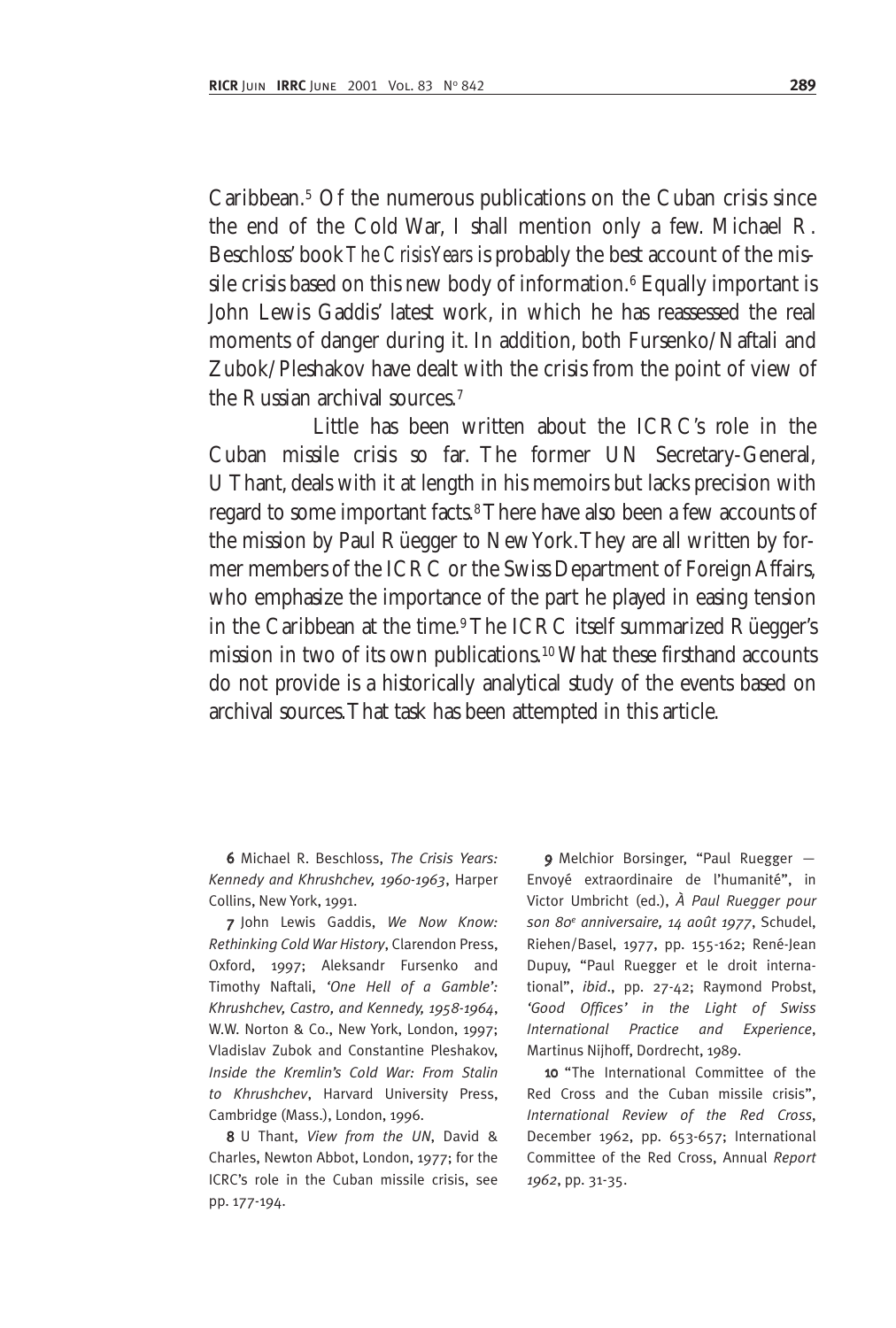#### **The Cuban missile crisis**

On Tuesday morning, 16 October 1962, McGeorge Bundy, the National Security Adviser, informed the American President, John F. Kennedy, that photographic evidence had been obtained showing Soviet medium-range ballistic missiles (MRBMs) in Cuba capable of carrying nuclear warheads. Two days earlier, two U-2 aircraft had flown over the Caribbean island and taken pictures that proved the existence of Soviet MRBMs in Cuba and the buildup of twenty-four SAM (surface-to-air missile) sites on the island.11 After the discovery of the missiles, President Kennedy immediately called a meeting of a group of advisers that became known as the ExComm (Executive Committee of the National Security Council).

In the first ExComm meeting on 16 October, a consensus was soon reached that all means had to be used to remove the Soviet missiles from Cuba. The following discussions within the ExComm centred on the question of the requisite initial response and military preparations.12 After five days of analysis and controversial debates, President Kennedy decided on 20 October to impose a naval blockade on the further delivery of all offensive military equipment to Cuba and to insist on the withdrawal of Soviet missiles already in Cuba.The American President was not prepared to run the risk of an air strike or a full-scale invasion to have the missiles removed, as had been originally discussed in the ExComm. The risk of a nuclear escalation seemed much too high and Kennedy therefore opted for a politically more cautious solution. On the evening of Monday 22 October, he announced his decision to the nation and the world. In his TV address he warned the Soviet government that the United States would regard any nuclear missile launched from Cuba against any nation in the

11 McGeorge Bundy, *Danger and Survival: Choices about the Bomb in the First Fifty Years*, Random House, New York, 1988, pp. 684 f. The story of the discovery of the missiles by the intelligence officers of the National Photographic Interpretation Center is described in detail by Dino A. Brugioni, *Eyeball to Eyeball: The Inside Story of the Cuban Missile Crisis*, edited by Robert F. McCourt, Random House, New York, 1991, pp. 56-217.

12 The minutes of the ExComm discussions during the Cuban missile crisis are to be found in Ernest R. May and Philip D. Zelikow (eds), *The Kennedy Tapes: Inside the White House During the Cuban Missile Crisis*, Harvard University Press, Cambridge (Mass.), London, 1997.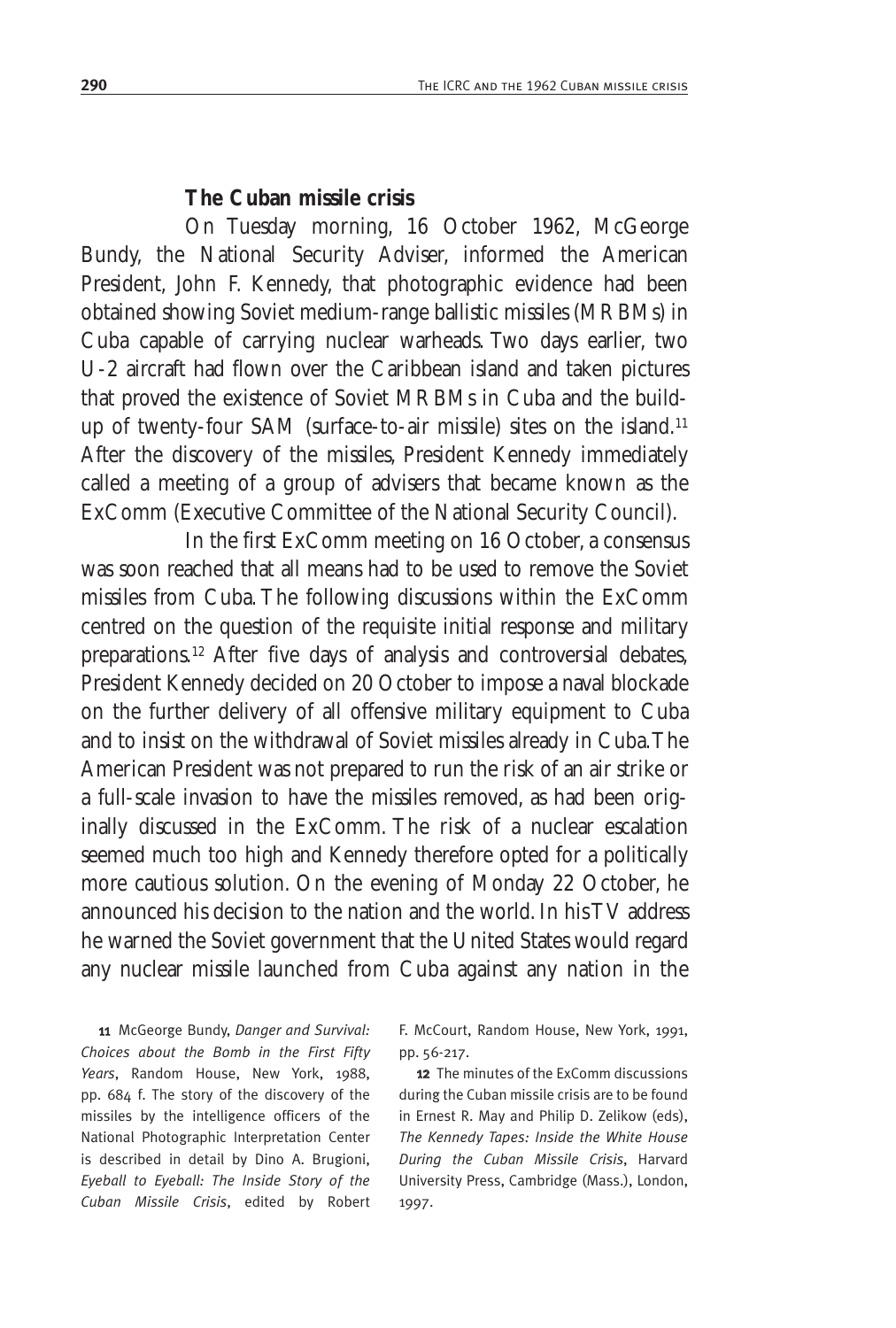western hemisphere as an attack by the Soviet Union on the United States, requiring a full retaliatory response against the Soviet Union.<sup>13</sup>

Operation ANADYR,14 as the secret deployment of the Soviet missiles in Cuba that led to the showdown with the United States in October 1962 was code-named, proved to be the most dangerous moment during the Cold War.The two superpowers were face to face in a dispute over nuclear weapons. Had either Kennedy or his Soviet counterpart Nikita Khrushchev reacted too sharply, the crisis would have escalated into the Third World War.The US naval quarantine of Cuba was accompanied by a series of military and diplomatic moves and countermoves which were not all authorized by the political leadership of the two main opponents.15 Remarkably enough, Khrushchev panicked and stepped back after a week of taut confrontation.

Why had Khrushchev sent missiles in the first place? It is widely agreed today that there were three main reasons for his decision. First, after a failed attempt by Cuban exiles supported by US intelligence to invade Cuba in the Bay of Pigs in April 1961, both the Cuban leader Fidel Castro and Nikita Khrushchev felt the need to preserve the Cuban revolution and deter a possible US invasion. Secondly, from the Soviet point of view the stationing of the missiles in Cuba was a means of closing the "missile gap" with the United States and, in one move, redressing the highly unfavourable strategic balance. Thirdly, though to a lesser degree, Khrushchev saw it as a tempting possibility for a *quid pro quo* to expose the United States to a direct threat comparable to that faced by the Soviet Union, owing to the deployment of US nuclear weapons on its periphery.16 For a long

13 John F. Kennedy, *Radio-TV Address of the President to the Nation, October 22, 1962*, in Chang/Kornbluh, *op. cit*. (note 1), pp. 150- 154.

14 See Anatoli I. Gribkov and William Y. Smith, *Operation ANADYR: U.S. and Soviet Generals Recount the Cuban Missile Crisis*, Edition q, Chicago, 1994.

15 For an assessment of the moments dur-

ing the crisis at which there was a real danger of war see Gaddis, *op. cit*. (note 7), pp. 269- 278.

16 In particular the US Jupiter missiles that were installed in Turkey that very same year. Philip Nash, *The Other Missiles of October: Eisenhower, Kennedy, and the Jupiters, 1957- 1963*, University of North Carolina Press, Chapel Hill, N.C., 1997.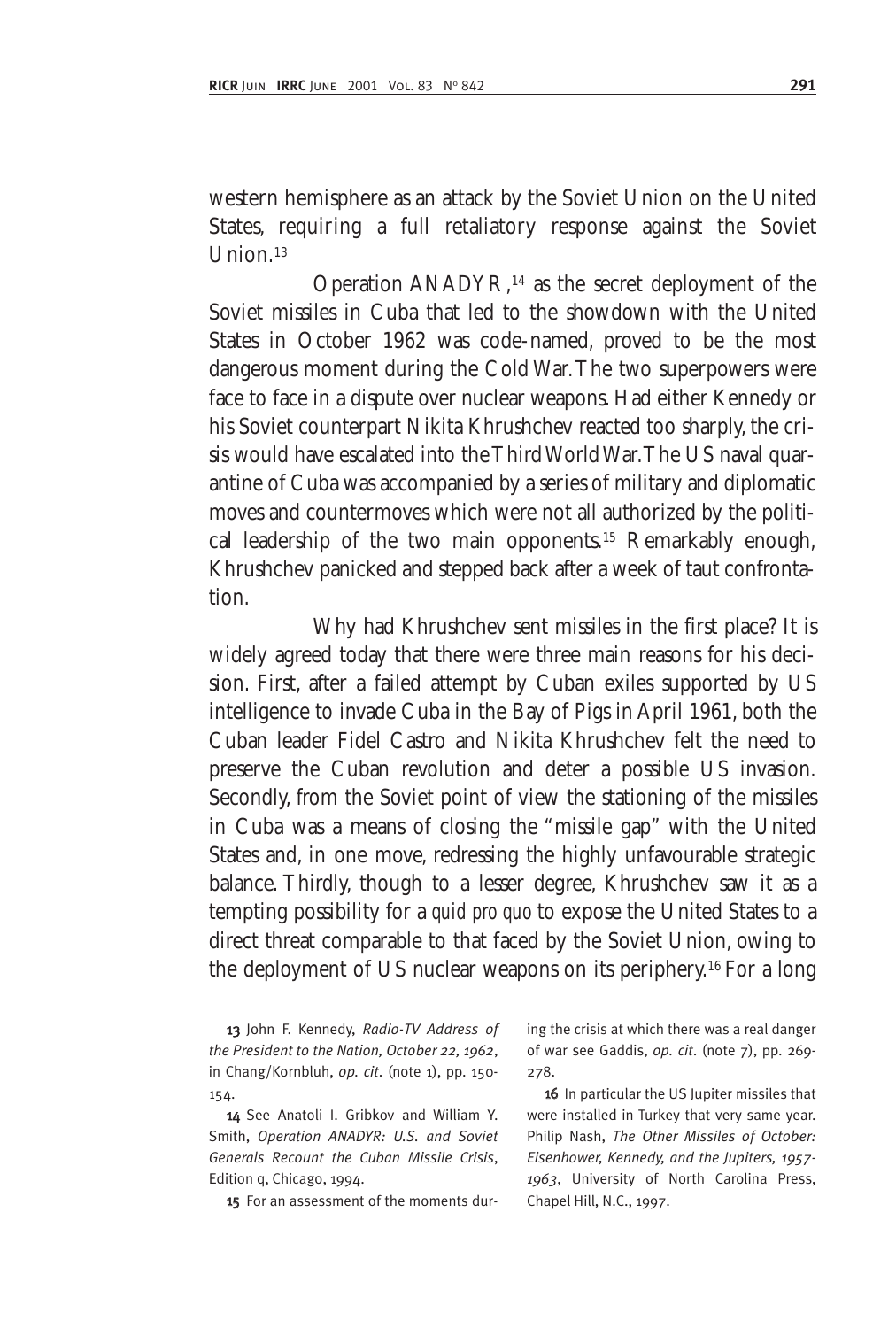time Khrushchev's official explanation for the missile deployment the fear of an American invasion — has been considered by Western analysts and politicians as a *post hoc* justification for the outcome of the crisis.17 But the information now available from Soviet participants in the oral history conferences on the missile crisis has made it clear that these fears were just as much on Khrushchev's mind as the desire to recreate the strategic balance.18

Khrushchev noted in his memoirs that he developed the idea of deploying nuclear missiles in Cuba during a visit to Bulgaria in May 1962, while thinking about the US missiles in Turkey on the other side of the Black Sea.19 In actual fact, he seems to have planned and discussed the whole operation with two of his closest political advisers,Anastas I. Mikoyan and Andrei Gromyko, in the weeks before and after his visit to Bulgaria. Castro was sceptical at first but then gave his assent, whereupon Khrushchev decided to go ahead with the deployment in early June 1962.20 In September and October the missiles were secretly shipped to Cuba and installed with the assistance of Soviet specialists. Khrushchev's plan was to announce his "deterrent" to Kennedy only after the November mid-term elections in the United States.The American President was then to be confronted with the *fait accompli* of nuclear missiles in Cuba. Only a few days ahead of 25-27 October, the time by which the missiles were to be operational, their existence in Cuba was discovered.The events that followed made for the most tense week in the whole of the Cold War.

17 For Khrushchev's explanation of his motives: Nikita Khrushchev, *Khrushchev Remembers*, translated and edited by Strobe Talbott, Little, Brown, Boston, 1970, p. 493, and Nikita Khrushchev, *Khrushchev Remembers: The Last Testament*, translated and edited by Strobe Talbott, Little, Brown, Boston, 1974, p. 511.

18 Allyn/Blight/Welch, *op. cit.* (note 5), p. 138-144; Zubok/Pleshakov, *op. cit.* (note 7), p. 259 f.

19 *Khrushchev Remembers, op. cit.*(note 17), p. 493; Gaddis, *op. cit.* (note 7), p. 264.

20 Castro was at first afraid that the missile deployment would in fact turn Cuba into a Soviet military base, but then reluctantly agreed for the sake of re-establishing the strategic balance between East and West. Whereas Khrushchev's main concern was to safeguard the Cuban Revolution, Castro's reasoning therefore inverted Khrushchev's. Gaddis, *op. cit.* (note 7), p. 265 f.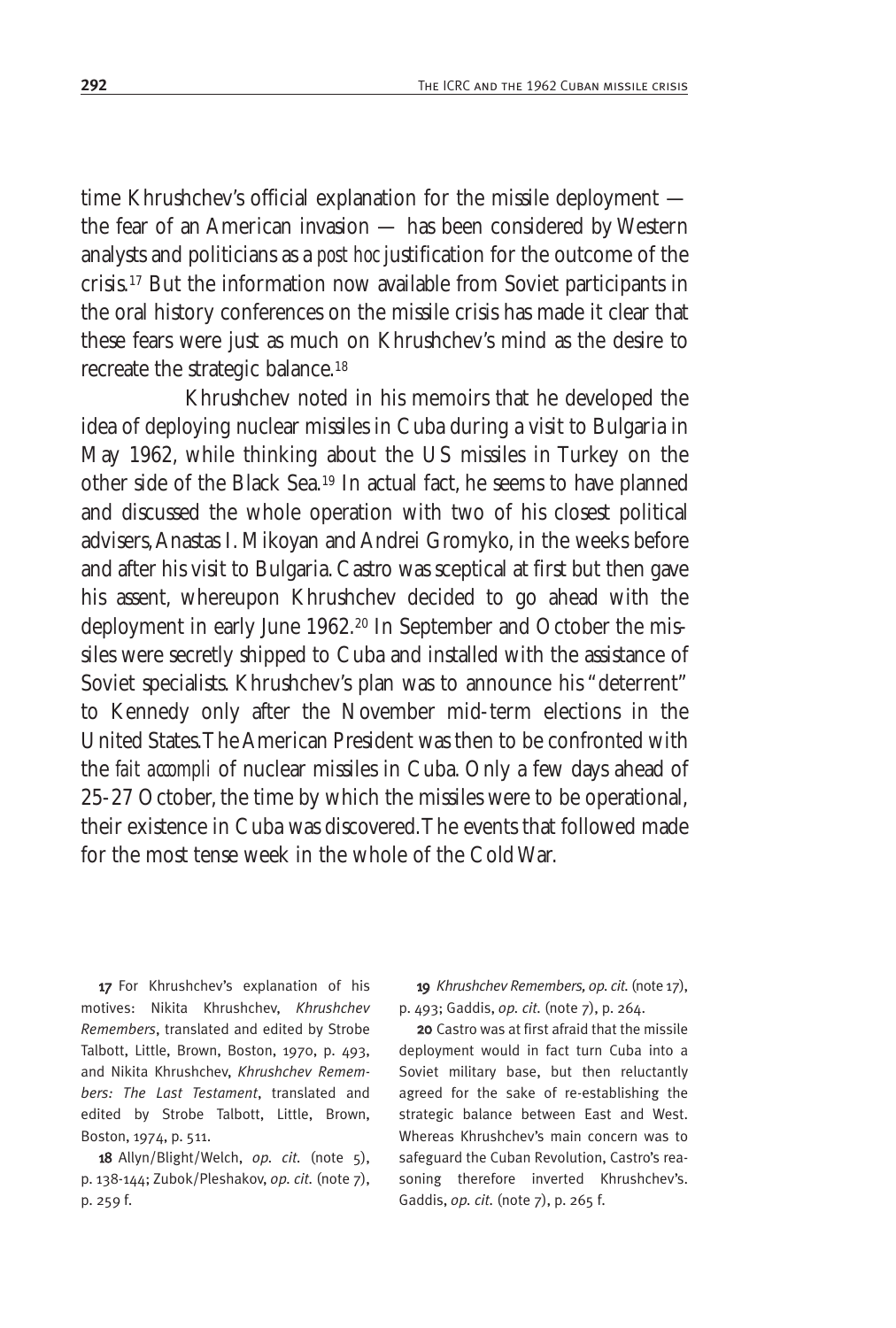## **The UN Secretary-General's initiative for a peaceful settlement**

Khrushchev's initial reaction to Kennedy's announcement of the naval blockade on 22 October was to press on with the completion of the missile sites.The Soviet leader was determined to proceed with ANADYR. He ordered his vessels to challenge the quarantine line and to speed up work on the sites in Cuba.21 It looked as though an open confrontation at sea was inevitable. At that stage, Secretary-General U Thant made an appeal to the leaders of the superpowers on 24 October, calling for a moratorium on military actions for two to three weeks and urgent negotiations between the parties directly involved: "In this context, I shall gladly make myself available to all parties for whatever services I may be able to perform."22

At first, both Khrushchev and Kennedy were annoyed by U Thant's appeal, but when tension mounted during the night of 24 to 25 October,<sup>23</sup> they welcomed the Secretary-General's initiative. Washington was now trying to change from a bargaining strategy to one of not losing control over events. This was due mainly to Kennedy's realization that the risk of an escalation to the nuclear level should be avoided under any circumstances. He therefore began to push strongly for a compromise.24 In a telephone conversation with one of his main advisers, Under Secretary of State George Ball, he discussed the possibility of U Thant launching a second appeal.25 On 25 October, the Secretary-General sent a second message urging the Soviet leader to stop his vessels for a limited time in order to discuss the terms of a possible agreement which could settle the problem peacefully.To make it look like an impartial third-party initiative, he

21 Fursenko/Naftali, *op. cit*. (note 7), p. 247. 22 U Thant, *op. cit*. (note 8), Appendix A, p. 460.

23 Although Khrushchev had ordered the vessels carrying missiles and nuclear warheads to turn back before they reached the quarantine line, the other ships sailing under the Soviet flag were still heading for Cuba. Beschloss, *op. cit*. (note 6), pp. 497 f.

24 Gaddis, *op. cit*. (note 7), p. 272.

25 Memorandum of telephone conversation between President Kennedy and the Under Secretary of State (Ball), October 24, 1962, 23:45, *Foreign Relations of the United States, 1961-1963: Cuba*, Vol. X, David S. Patterson (ed.), United States Government Printing Office, Washington D.C., 1997, pp. 193-195.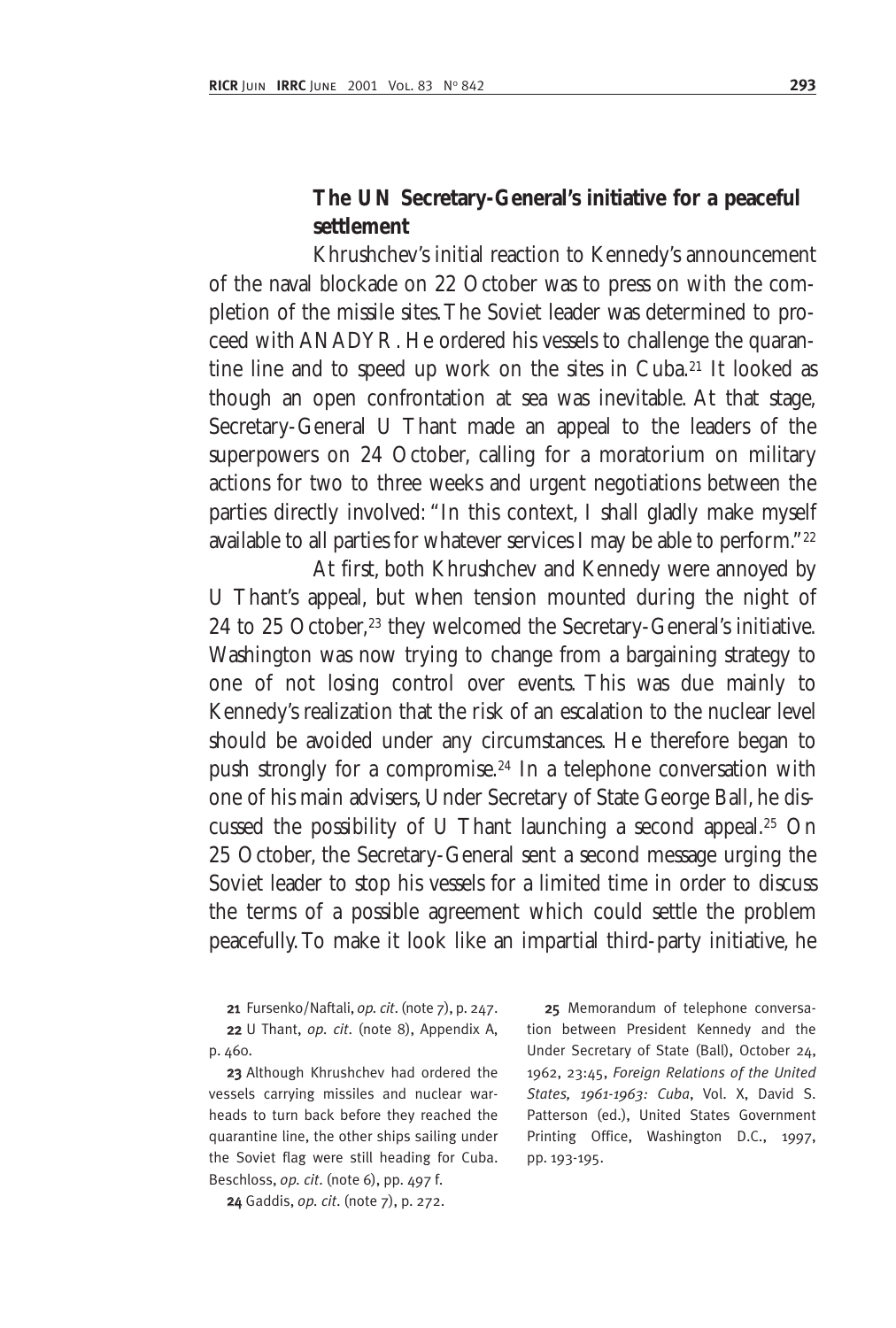asked the White House to do everything possible to avoid a direct confrontation with Soviet ships, in order to minimize the risk of any unforeseen incident.26 As late as 26 October Khrushchev, misled by erroneous intelligence reports that a US invasion of Cuba was imminent and worried that Kennedy was in fact ready to go over the brink, accepted U Thant's standstill-proposal.27 The Kremlin leader, it was now clear, was seeking a way out of the crisis without losing face.

#### **The ICRC's offer to lend its good offices**

When the two superpowers accepted U Thant's standstillproposal, time was gained for negotiations under the auspices of the Secretary-General and the military front line at sea was given a breather.At that point the ICRC made its first entry in the drama of the Cuban missile crisis. On 26 October the following telegram from the UN's European Office in Geneva reached U Thant's chef de cabinet, C.V. Narasimhan, in New York:

"Mr. Gallopin, Delegate General of the International Committee of the Red Cross, came to see me yesterday evening. He (…) had been asked by Mr. Boissier, the President of the International Red Cross, to convey to us informally the Committee's readiness and desire to help the Secretary-General in any way in its power, should the need arise. I thanked him and promised to convey this kind message."28

The ICRC's offer to help the Secretary-General in his difficult search for a peaceful settlement of the crisis was by no means self-evident.The Cuban missile crisis was clearly outside the conventional and traditional field of operation of a humanitarian organization. Only the adoption in 1961 of the newly drafted Fundamental Principles of the International Red Cross by the Council of Delegates

26 U Thant, *op. cit*. (note 8), Appendix B, p. 461, and Appendix D, pp. 462 f.

27 *Ibid.*, Appendix E, p. 463. The decisive passage in Khrushchev's message reads as follows: "We therefore accept your proposal, and have ordered the masters of Soviet vessels bound for Cuba but not yet within the

area of the American warships' piratical activities to stay out of the interception area, as you recommend."

28 Interoffice memorandum Hill to C.V. Narasimhan, 26 October 1962, *Cuban Missile Crisis, op. cit.* (note 1), Doc. 1392.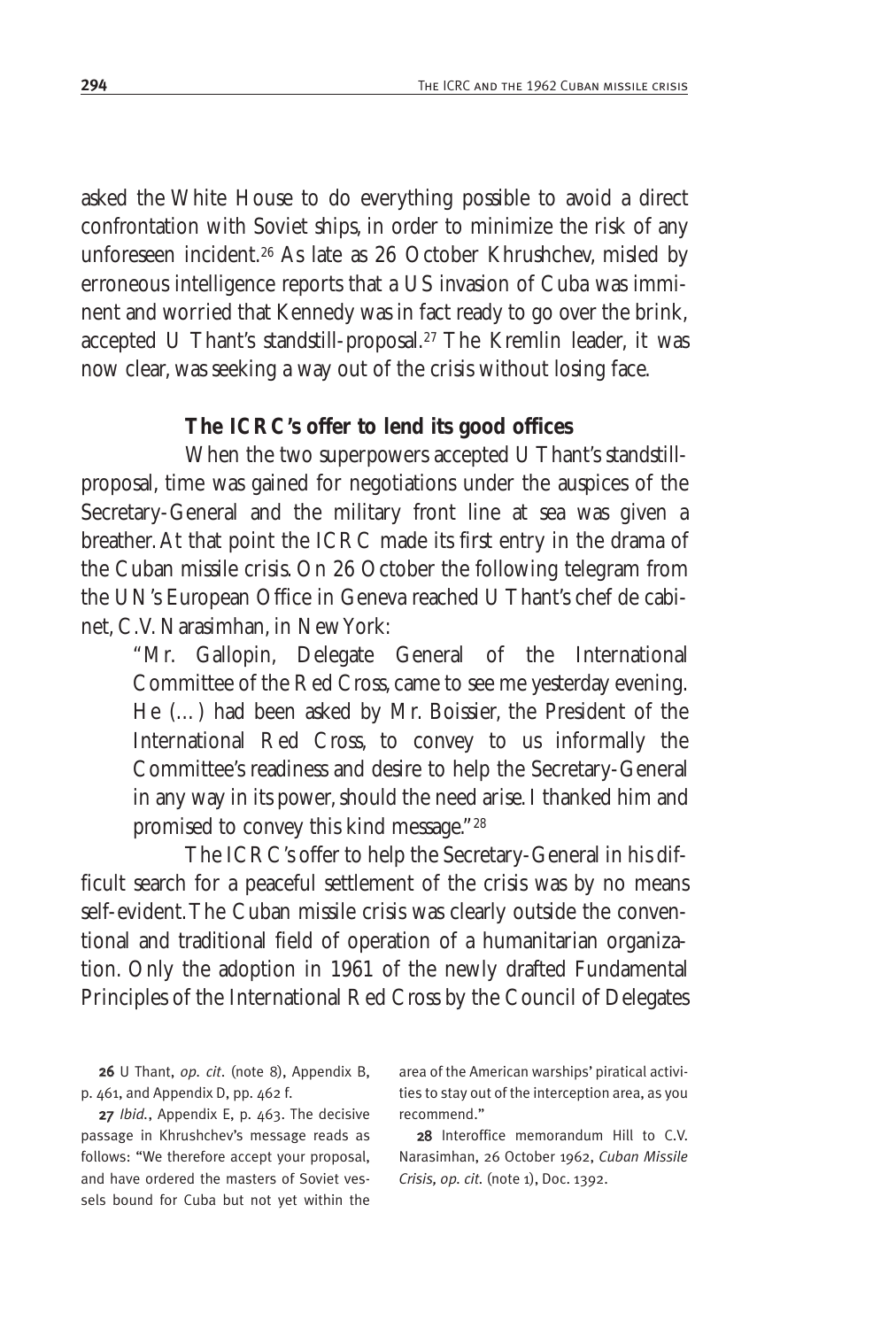of the International Red Cross and Red Crescent Movement made it possible for the ICRC to offer its services in a political crisis.The principle of humanity not only recognizes as a principle of action the duty to prevent and relieve human suffering in conflicts (*inter arma caritas*), but it also expresses the desire to spare humankind from the consequences of conflicts by promoting cooperation and lasting peace between all peoples (*per humanitatem ad pacem*).29

The State Department in Washington received a long telegram from Khrushchev in the evening of 26 October. For the first time the Soviet leader signalled his readiness for a settlement of the crisis along the following lines: the Soviet bases would be removed under United Nations supervision if the United States pledged not to invade Cuba.30 Khrushchev now seemed to be offering a peaceful solution.

In the meantime, Secretary-General U Thant met with the delegates of the United States, Cuba and the Soviet Union in New York to negotiate the terms of settlement. In the meeting of 26 October with the Soviet delegate to the United Nations, Valeri A. Zorin, U Thant announced that the US government was prepared to suspend the blockade for two to three weeks, with the proviso that measures would be taken to guarantee that ships arriving in Cuba were not supplying any weaponry during this period. Here U Thant mentioned the possibility of establishing a particular procedure for maritime traffic, or for particular ports of call in Cuba; in this connection, United Nations delegates from neutral countries, selected by agreement, or representatives of the *International Committee of the Red*

29 Borsinger, *op. cit.* (note 9), p. 158. — In 1965, the 20th International Conference of the Red Cross formally proclaimed the Fundamental Principles. *See Fundamental Principles of the International Red Cross and Red Crescent Movement*, Handbook of the International Red Cross and Red Crescent Movement, 13th ed., Geneva, 1994, p. 620.

30 Premier Khrushchev's telegram to President Kennedy, offering a settlement to the crisis, October 26, 1962, in Chang/ Kornbluh, *op. cit.* (note 1), pp. 185-188. From

an American perspective, it looked as though Khrushchev's letter was confirming a proposed deal along the same lines that had leaked out through KGB channels earlier that day. New information, however, has made it clear that this informal *démarche* was never authorized by the Kremlin. Aleksandr Fursenko and Timothy Naftali, "Using KGB documents: The Scali-Feklisov channel in the Cuban missile crisis", *CWIHP Bulletin*, Issue 5, Spring 1995, pp. 58-62.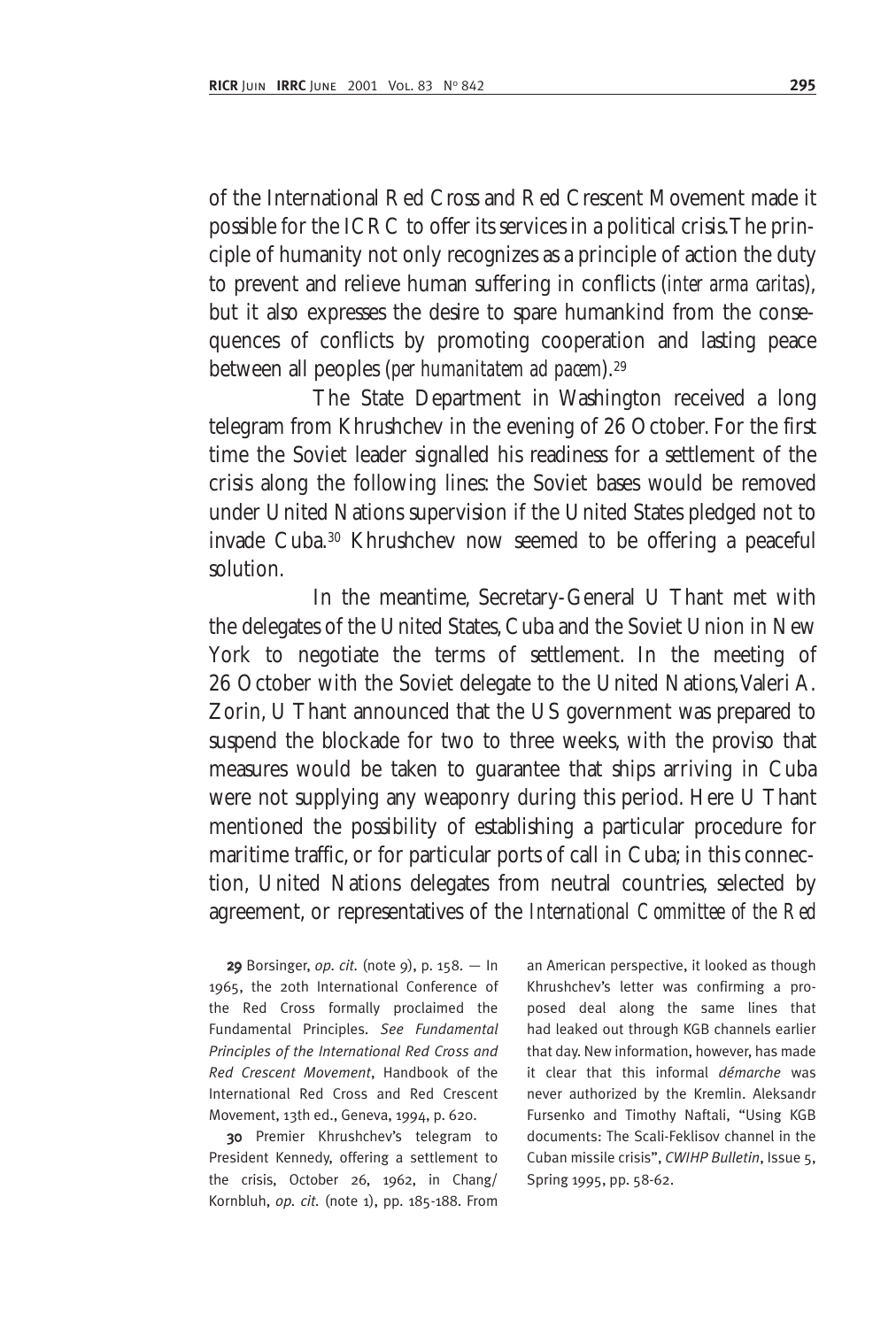*Cross* might ascertain that vessels arriving in Cuba were not carrying arms.31 As the documents clearly indicate, it was the Secretary-General who came up with the proposal to consider the ICRC's help in this matter.The numerous speculations by Western journalists and politicians at the time that this was in fact a demand by Khrushchev to make the inspections look like a humanitarian operation are therefore false.32 Furthermore, the document cited above hints that it was the President of the ICRC, Léopold Boissier, himself who inspired the Secretary-General's idea to make use of the ICRC's good offices in the crisis<sup>33</sup>

#### **Kennedy and Khrushchev reach an agreement**

Although it was already agreed on 27 October that the terms of settlement were to be negotiated in New York, the crisis was far from over.While the ExComm was still contemplating a positive reply to Khrushchev's telegram of 26 October, Radio Moscow broadcast a new message from the Soviet Chairman. Soviet and Cuban information that an American attack on Cuba was imminent had turned out to be wrong. Khrushchev, obviously under the uncomfortable impression of appearing weak in the eyes of his subordinates, decided to make a U-turn. He now insisted that the United States remove its Jupiter missiles from Turkey in return for the removal of the Soviet missiles from Cuba.34

Several times on 27 October the crisis very nearly flared out of control. In the morning,American intelligence reported that a Soviet tanker was challenging the blockade, and that the Soviet diplomats in New York and Washington were destroying all their sensitive documents in anticipation of a war.35 Moreover, an American U-2 air-

31 Telegram Zorin to USSR Foreign Ministry, October 26, 1962, *CWIHP Bulletin*, Issues 8-9, Winter 1996/1997, pp. 289 f.

32 Nevertheless this version of how the ICRC came to be involved in the Cuban missile crisis can still be found in current literature. See e.g. Brugioni, *op. cit.* (note 11), p. 501.

33 So far no evidence has been found by the author that there were any formal or informal contacts during the missile crisis between representatives of the UN and the ICRC before 25 October 1962.

34 Premier Khrushchev's communiqué to President Kennedy, calling for a trade of Cuban missiles for Turkish missiles, October 27, 1962, Chang /Kornbluh, *op. cit.* (note 1), pp. 197-199.

35 Beschloss, *op. cit.* (note 6), p. 524.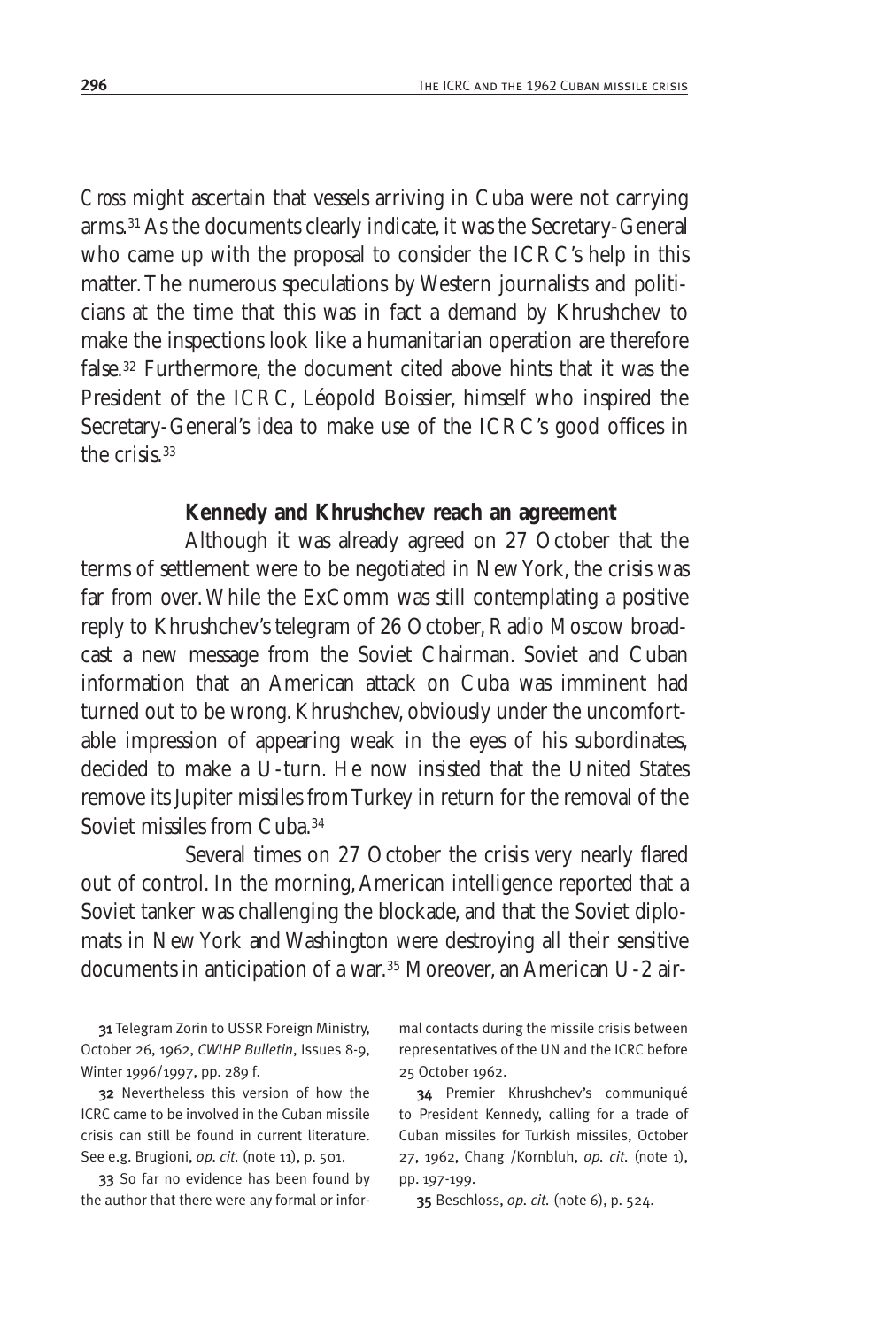craft entered Soviet airspace as a result of a navigational error, and around noon another U-2 reconnaissance plane was shot down over Cuba by the Soviet air defence without authorization from the Kremlin.The pilot, Major Rudolph Anderson, Jr., was killed.36

The strategic nuclear force of the United States was poised for action, and for the first time in history it was put on *DefCon2* (Defense Condition 2).37 In addition, the United States was assembling troops necessary for an invasion of Cuba. Meanwhile the first Soviet missile sites were reported to be operational, and the Cuban military forces were fully mobilized. Negotiations at the United Nations in New York were adjourned, while the ExComm was still considering possible reactions to Khrushchev's latest message.At the same time the Soviet Chairman gathered the Presidium and Secretariat members in his dacha at Novo Ogarevo and stayed there all day and night discussing what to do if an American attack were unleashed.38

By now Kennedy and Khrushchev both understood that a mere accidental incident could spark a nuclear war, and that therefore a quick end to the crisis had to be found.As a result of the ExComm meeting of 27 October, Kennedy decided to react only to the first of Khrushchev's messages of 26 October and simply to ignore the additional demands of the second message.<sup>39</sup> The reply sent to Khrushchev therefore called for the complete removal of the offensive weapons from Cuba under UN supervision, in exchange for a US guarantee of non-invasion in Cuba. In addition, the American President decided to send his brother, Attorney-General Robert F. Kennedy, to see the Soviet Ambassador to the United States, Anatoliy Dobrynin, with a private message for Chairman Khrushchev announcing that the missiles in Turkey would be removed once the crisis was resolved. If the

36 Zubok/Pleshakov, *op. cit.* (note 7), p. 267.

37 *DefCon2*, the second-highest alert posture, means full readiness for an enemy attack. The highest alert posture, *DefCon1*, is announced only when a full-scale war is already in progress. In times of peace the United States armed forces are usually on *DefCon5*.

38 Andreas Wenger, *Living with Peril: Eisenhower, Kennedy and Nuclear Weapons*, Rowman & Littelfields Publishers, Lanham/ Boulder/New York/Oxford, 1997, p. 276, and Zubok/Pleshakov, *op. cit.* (note 7), p. 267.

39 Beschloss, *op. cit.* (note 6), pp. 526-528.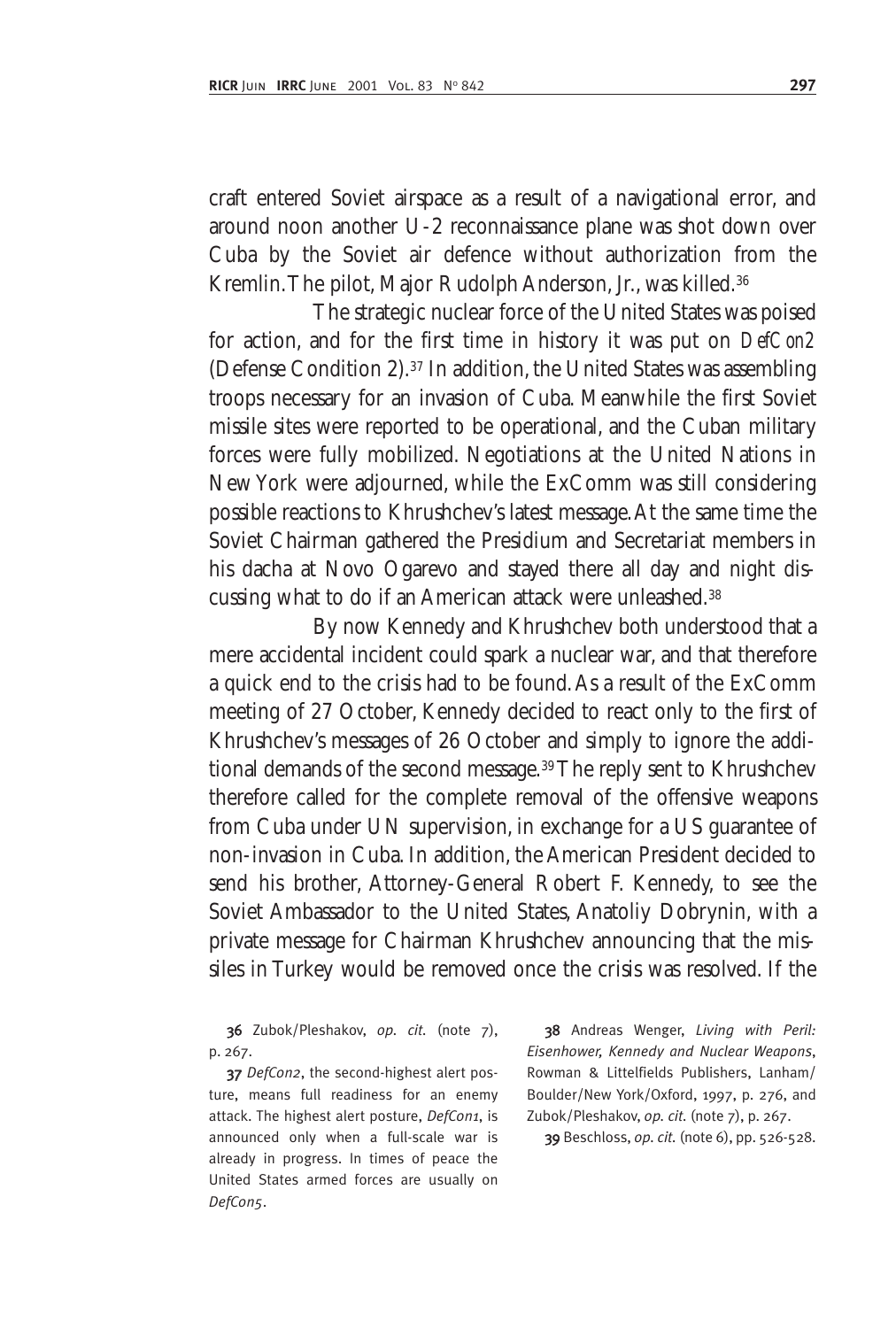Soviets, however, made public any reference to this assurance, the proposal would become void. Should Khrushchev turn down this offer, a military attack on Cuba would be the consequence.<sup>40</sup>

Khrushchev immediately accepted Kennedy's terms of a unilateral withdrawal of "all Soviet offensive arms" from Cuba. In his answer to President Kennedy the Soviet Chairman did not mention the missiles in Turkey again.41 This end to the crisis was publicly announced on the radio, and the Soviet military began to dismantle the missile sites and prepare them for shipping back to the Soviet Union without delay. During that last and decisive phase of the crisis the exchange between the two superpower leaders was conducted exclusively through direct messages between Moscow and Washington. These private exchanges were crucial in leading to the peaceful solution of the crisis.

## **The ICRC's involvement in the settlement of the crisis**

Once Kennedy and Khrushchev had agreed bilaterally on 28 October, it was possible to resume negotiations in New York on the settlement of the crisis.The main task for Secretary-General U Thant and the delegates of the parties concerned was to sort out the conditions under which UN supervision of the dismantling of the missile sites would take place. Furthermore, they were to make sure that no new offensive weapons could be shipped to Cuba after the lifting of the blockade by the United States. In addition to his proposals of 26 October, U Thant named three ways in which the reintroduction of offensive weapons by the Soviets could be prevented: a) moni-

40 Robert F. Kennedy, *Thirteen Days: A Memoir of the Cuban Missile Crisis*, W.W. Norton, New York, 1969, pp. 106-109, and Anatoliy Fedorovich Dobrynin, *In Confidence: Moscow's Ambassador to America's Six Cold War Presidents (1962-1986)*, Times Books, Random House, New York, 1995, pp. 86-88. There has been a long-standing controversy between the two main protagonists as to whether the private offer to remove the US missiles in Turkey was an explicit part

of the deal between Kennedy and Khrushchev. See Jim Hershberg, "Anatomy of a controversy: Anatoly F. Dobrynin's meeting with Robert F. Kennedy, Saturday, 27 October 1962", *CWIHP Bulletin*, Issue 5, Spring 1995, pp. 75-80.

41 Premier Khrushchev's communiqué to President Kennedy, accepting an end to the missile crisis, October 28, 1962, Chang/ Kornbluh, *op. cit.* (note 1), pp. 226-229.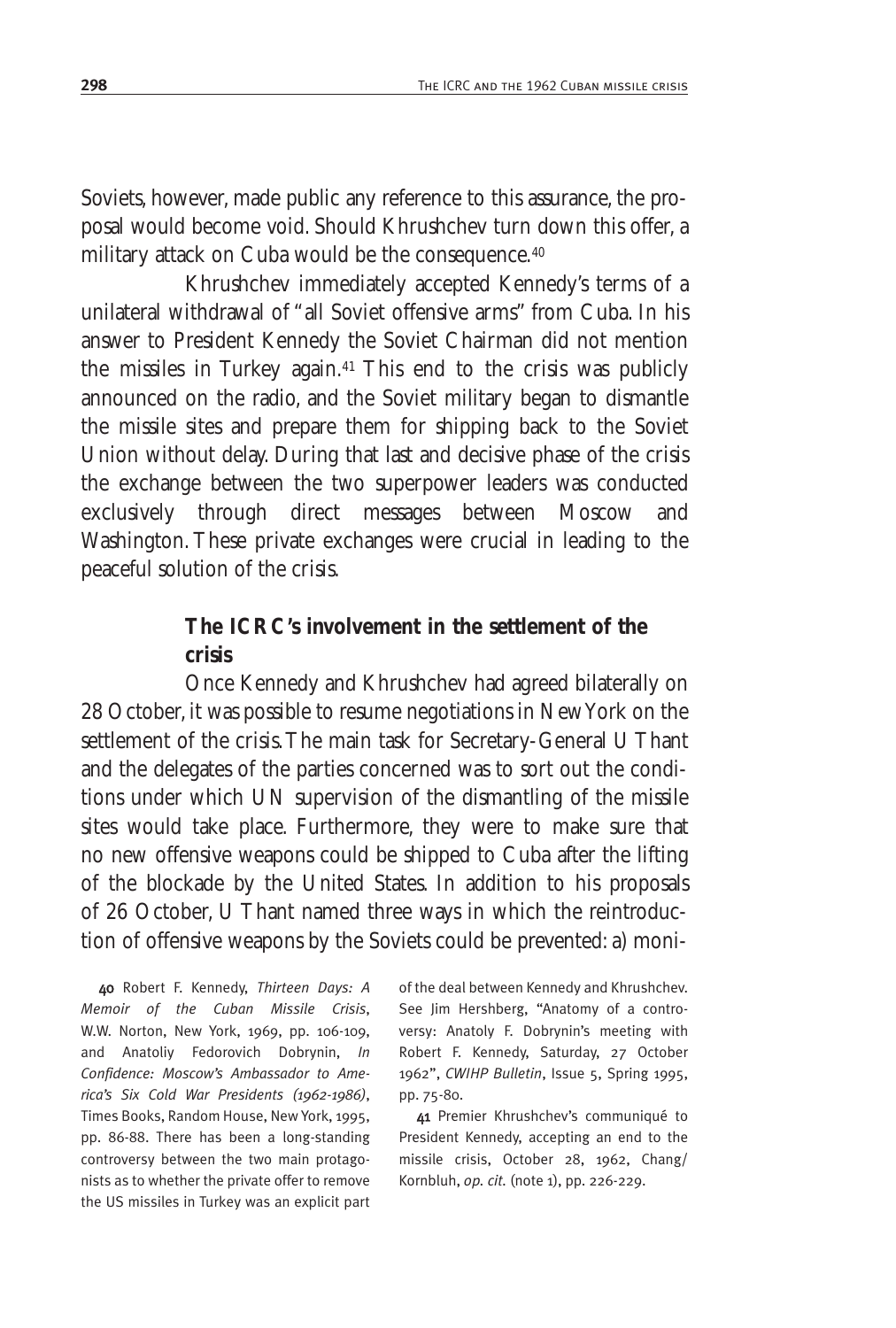toring of Soviet vessels by American ships; b) checks on the vessels by certain neutral countries; and c) by sharing these functions with the ICRC. In response to these three proposed procedures the new Soviet delegate, Vasili V. Kuznetsov, declared that his government would be prepared to allow the boarding of Soviet vessels bound for Cuba by representatives of the Red Cross. As for cargo checks in certain ports of call, this issue would be for the Cuban government to decide, since the Soviet government could not make any decision in that regard without Cuban consent.<sup>42</sup> The American side agreed to such a procedure, provided that the personnel used by the ICRC were exclusively Swiss, but said that the US air reconnaissance over Cuba would continue until on-site inspections of the dismantling were assured.<sup>43</sup>

Although U Thant expressed his doubts whether the ICRC would undertake the duty of inspecting the incoming Soviet vessels, he instructed the UN representative in Geneva, Pier Spinelli, to contact the ICRC. On that same afternoon of 29 October the President of the International Committee of the Red Cross, Léopold Boissier, agreed in principle. His organization would be ready to accept such an assignment, but only on condition that there was a formal request by all three parties to the conflict — including Cuba.Also, the approval of the Committee was still needed.44 Thus the question was what stand the Cuban government and the ICRC would take.

On 30 October, Secretary-General U Thant flew to Cuba to negotiate with Castro.45 The Cuban leader was furious about the outcome of the crisis because Khrushchev, in his haste to find a way

42 Record from the diary of V.V. Kuznetsov of the conversation with Acting U.N. Secretary-General U Thant, October 29, 1962, *CWIHP Bulletin*, Issues 8-9, Winter 1996/1997, pp. 295-299.

43 McCloy phone call from New York, October 29, 1962, *Cuban Missile Crisis, op. cit.* (note 1), Doc. 1645.

44 Spinelli to Narasimhan, October 30, 1962, *Cuban Missile Crisis*, *op. cit.* (note 1), Extras, Box R06M07S14T07, Cables – October 1962. See also U Thant, *op. cit.* (note 8), p. 180.

45 It is important to note that Castro's invitation to these talks dated from 27 October, a time when no agreement had as yet been reached between the superpowers. The Cuban leader therefore assumed he would be negotiating a solution to the crisis with U Thant, and not just the terms of the settlement based on the agreement reached between Kennedy and Khrushchev on 28 October. For Castro's invitation, see U Thant, *op. cit.* (note 8), Appendix G, p. 465.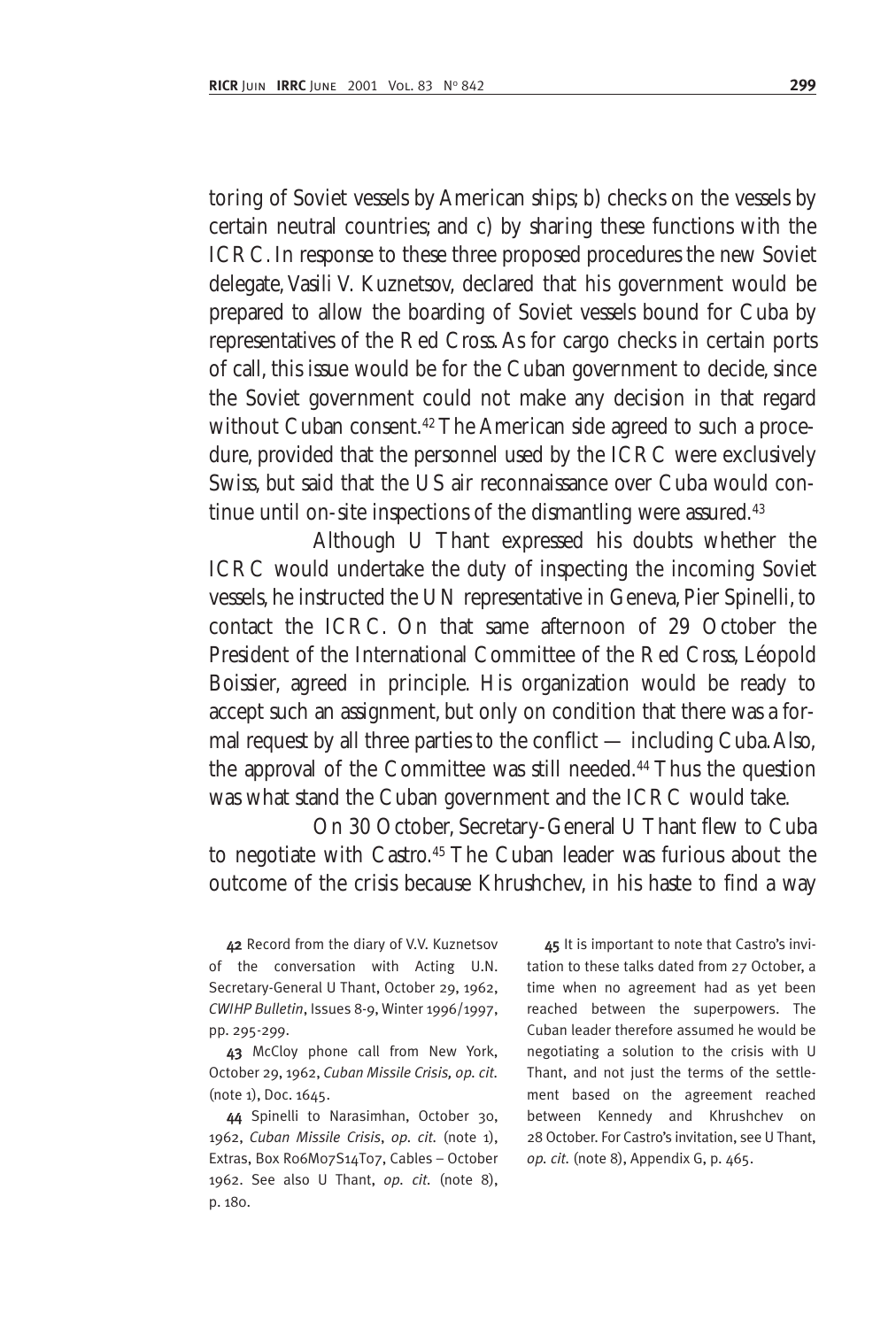out, had simply forgotten to contact or even inform Castro before accepting Kennedy's deal on 28 October.46 Hence it was no surprise that U Thant's two days of talks with the Cuban leadership failed to produce any substantial understanding.47 Castro categorically denied access to a UN supervisory mission that was to verify the dismantling of the missile bases in his country. He was equally opposed to any inspection in Cuban ports by ICRC personnel. If the Soviet Union permitted the ICRC to inspect its vessels on the high seas, then it was their business and he would not oppose that. Contrary to the mention made by U Thant in his memoirs,<sup>48</sup> the documents give no proof of him suggesting to Castro the possibility of ICRC involvement in verifying the *withdrawal* of Soviet missiles from Cuba.49 In all U Thant's talks with Castro, the superpowers and the ICRC there was only the question of using the latter for *inspecting incoming* ships to Cuba.The responsibility for verification of the dismantlement always remained with the United Nations.

The Secretary-General had to return to New York on 31 October almost empty-handed. The only good news he brought with him was the information gathered from the Soviet general of the rocket forces in Cuba that the dismantling of the missiles and their installations was already in progress and would be completed by 2 November.50 The other positive result of these talks was Castro's consent to send back to the United States, under the auspices of the Secretary-General, the dead body of Major Anderson, whose plane was downed over Cuba on 27 October.<sup>51</sup>

46 Beschloss, *op. cit.* (note 6), p. 543. 47 Summary of my meeting with President Dorticos, Premier Castro and Foreign Minister Roa in Havana, October 30, 1962, *Cuban Missile Crisis, op. cit.* (note 1) Doc. 1963, and Summary of my meeting with President Dorticos, Premier Castro of Cuba and Foreign Minister Roa, October 31, 1962, *ibid.*, Doc. 1747.

48 U Thant, *op. cit.* (note 8), p. 183.

49 See Summaries of meetings, *op. cit.* (note 47), and Notes on my second meeting with Premier Fidel Castro of Cuba in Havana, October 31, 1962, *Cuban Missile Crisis, op. cit.* (note 1), Doc. 1745.

50 U Thant, *op. cit.* (note 8), p. 186. 51 *Ibid.*, p. 188.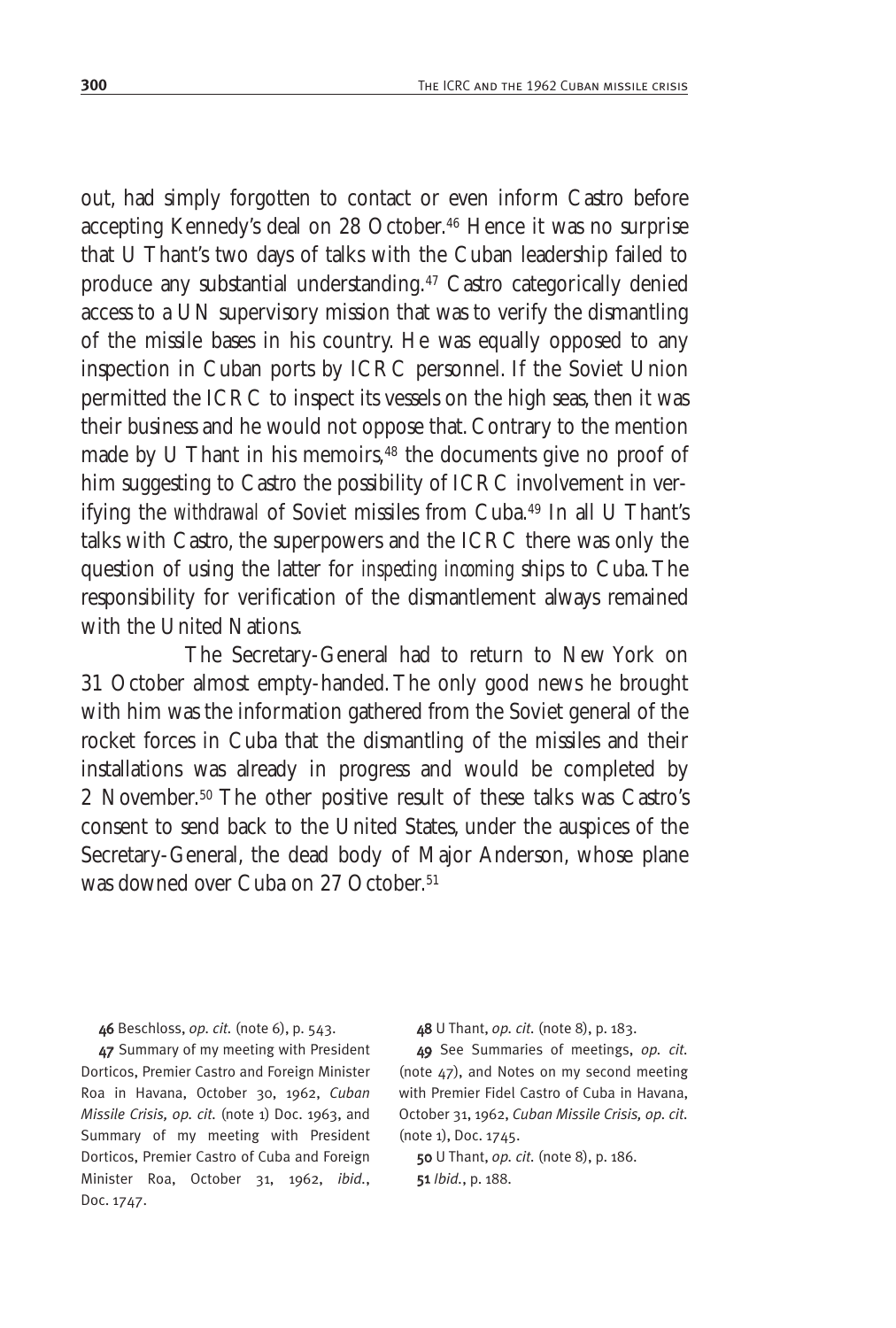#### **Rüegger's mission to New York**

The members of the International Committee met on 31 October and 1 November to consider the ICRC's possible role in the inspection of Soviet vessels bound for Cuba.The debate was lively and some members immediately rejected the idea of accepting the UN Secretary-General's request for about 30 inspectors.52 In the end, however, the Committee decided to follow President Boissier's initial favourable response. They agreed that the former President of the ICRC and Swiss ambassador, Paul Rüegger, would be sent to New York for further clarification, as soon as a formal request for the ICRC's help was made by all the three parties to the conflict.<sup>53</sup>

Word reached the United Nations Secretariat on 3 November that Rüegger, accompanied by ICRC senior staff member Melchior Borsinger, would be in New York by 6 November to contact and obtain information from the Secretary-General and the representatives of the countries concerned.54 Rüegger was to state the conditions of acceptance by the ICRC of the planned assignment to it and once again explain the humanitarian organization's motives in lending its good offices. These were in particular the maintaining of international peace and the desire to spare mankind from suffering.<sup>55</sup> The ICRC's definite decision would depend upon the result of this mission.

Rüegger met with U Thant for the first time in the late afternoon of 6 November at the United Nations headquarters in New York.After the ICRC representative had repeated that the approval of all three parties concerned was needed for a Red Cross involvement, the Secretary-General said that the United States and the Soviet Union had already given their consent and that Fidel Castro had told

52 The number of 30 inspectors is to be found in an aide mémoire prepared by the ICRC on 30 October 1962, published in *NL Rüegger, op. cit.* (note 4), Dossier 28.3.25.2.

53 Telegram Spinelli to Narasimhan, November 1, 1962, *Cuban Missile Crisis, op. cit.* (note 1), Extras, Box R06M07S14T07, Cables — November 1962. See also "The International Committee of the Red Cross and the

Cuban crisis", *International Review of the Red Cross*, December 1962, pp. 653 f.

54 Telegram Spinelli to Narasimhan, November 3, 1962, *Cuban Missile Crisis, op. cit.* (note 1), Extras, Box R06M07S14T07, Cables – November 1962.

55 Récit Boissier, 5 November 1962, *NL Rüegger, op. cit.* (note 4), Dossier 28.3.25.2.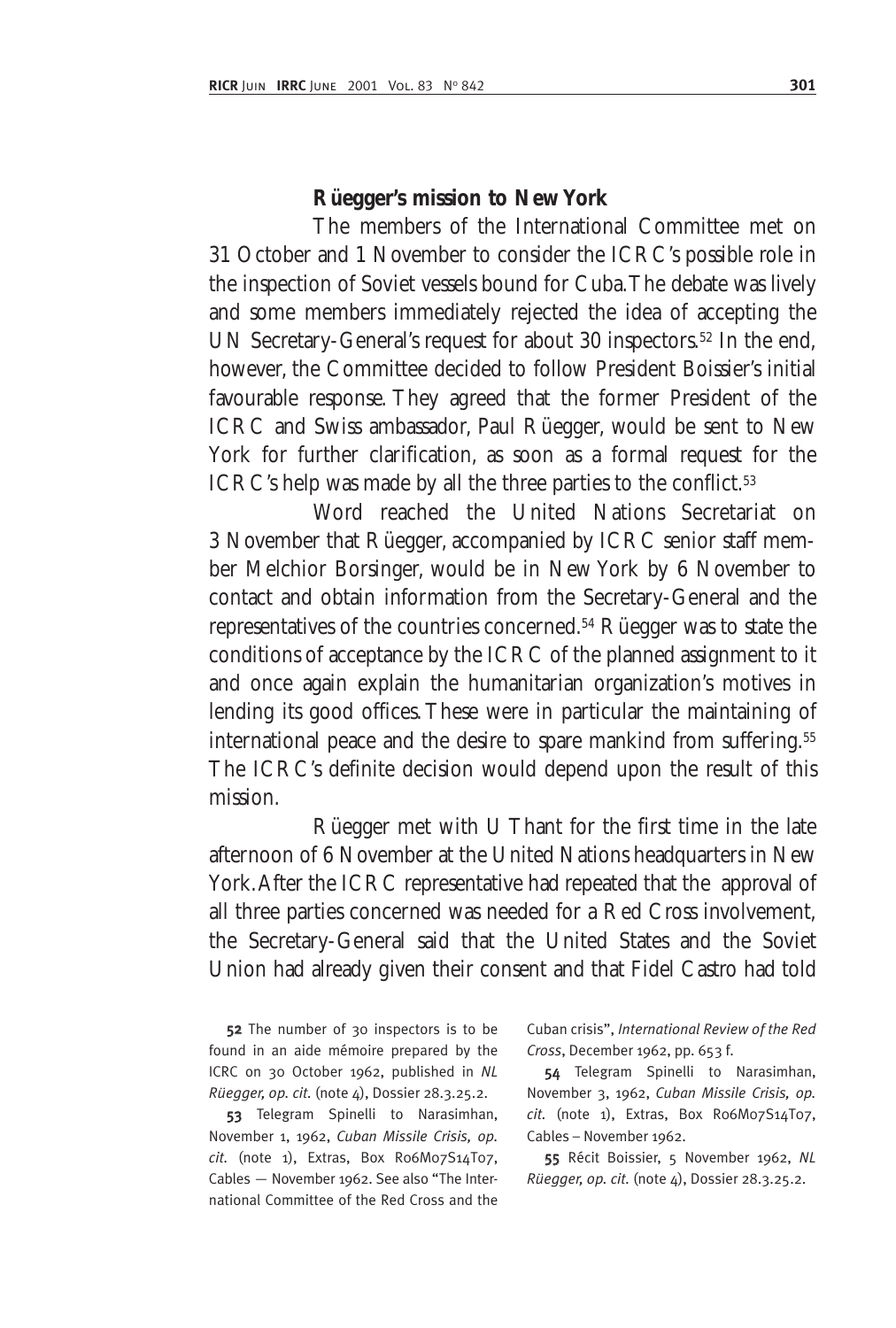him in Havana that ships could be inspected by the ICRC outside Cuban territorial waters. With regard to the method of inspection, Rüegger suggested the following: all personnel for the inspections would be recruited by the ICRC, which would receive instructions for the performance of its task from the United Nations after consultation with the ICRC.The ICRC would therefore not assume direct responsibility for the inspections; its teams would work under the supervision of the United Nations.The teams would be stationed on neutral ships. If the inspectors were unable to carry out their task, they would report to the UN headquarters. U Thant agreed in general and suggested that Rüegger meet with the representatives of the three parties the next day.56

In his talks with the American delegates there was a wide consensus on the procedure, and the delegates even presented a list of Swedish ships which might be chartered for inspections by the ICRC.57 During the following meeting with the Soviet side, however, there were clear indications that these inspections would never be carried out.The Soviet delegate stressed that the US blockade, which was meant to be replaced by ICRC inspections, was illegal in his opinion and should be liquidated once the Soviet rockets were out of Cuba. He therefore saw no necessity for continuing inspection by ICRC personnel after 10 November, the date at which the Soviet Union intended to finish withdrawing its rockets from Cuba. In reply Rüegger stated that "a good week" was necessary to put the corps of inspectors into operation and requested a clear indication of when the operation was to begin and how long it was to last. Once again the Soviet negotiator stressed his point of view that the operation should come to an end with the final removal of the Soviet rockets. It became clear that if the Soviets insisted on this, the ICRC's good offices would be obsolete by the time its inspectors were ready for action.<sup>58</sup> Nevertheless, Rüegger continued meeting with the Cuban side.The

56 The Secretary-General's meeting with Mr. Paul Rüegger, representative of the International Committee of the Red Cross, at 5 p.m., November 6, 1962, *Cuban Missile Crisis, op. cit.* (note 1), Doc. 2004.

57 Summary of meeting held on November 7, 1962, 10:00-11:00, *ibid.*, Doc. 2050.

58 Summary of meeting held on November 7, 1962, 11:00-12:30, *ibid.*, Doc. 2051.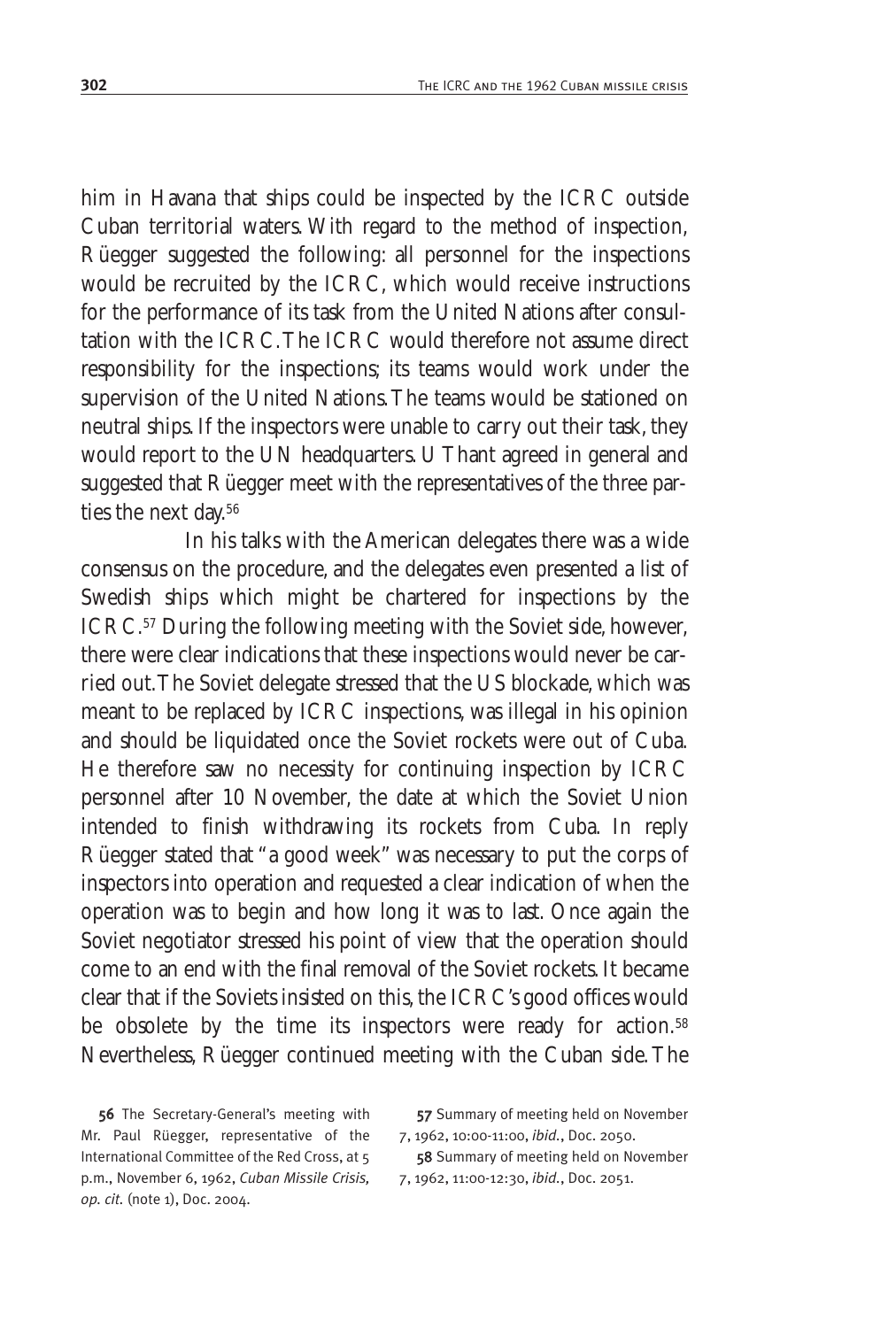ICRC representative pointed out to the Cuban ambassador that the agreement of all three parties — including Cuba — was an essential preliminary condition for the ICRC to undertake inspections on the high seas. The Cuban delegate gave his consent and did not oppose inspections outside Cuban territory.59 Following these meetings, Rüegger reported the day's events in a long telegram to the ICRC in Geneva<sup>60</sup>

Meanwhile direct negotiations between the United States and the Soviet Union on the settlement of the crisis were pursued. On 4 November the Soviet side signalled the possibility for the US Navy, instead of the United Nations, to verify the removal of the missiles if Castro continued to oppose on-site inspections in Cuba.The suggestion was as follows: the Soviets would give the US photographs of the rocket sites in dismantled form and, to make sure the missiles were all gone, the schedule of removal to the ports and the shipping schedule so that the US Navy could bring its ships alongside the Soviet vessels on the high seas and see and count the missiles.<sup>61</sup> This plan took shape when the Soviet troubleshooter Anastas Mikoyan, who had been sent to Cuba when the crisis had abated, failed to get Castro to allow UN verification of the dismantling of the missile sites in Cuba.62 The Soviet Union and the United States now agreed that American ships would come up close to the Soviet vessels in order to see and photograph the missiles being shipped.63 In addition, American helicopters could be sent if conditions at sea did not permit verification from ships brought alongside, and the photographing could be done from them.

59 Summary of meeting held on November 7, 1962, 15:00, *ibid.*, Doc. 2052.

60 Telegram Rüegger to ICRC, 7 November 1962, *NL Rüegger, op. cit.* (note 4), Dossier 28.3.25.2.

61 Telegram Stevenson to Secretary of State, November 4, 1962, *Cuban Missile Crisis, op. cit.* (note 1), 1992 Releases, Box 1.

62 Memorandum of the Third Castro-Mikoyan conversation, November 5, 1962, *CWIHP Bulletin*, Issue 5, Spring 1995, p. 104.

63 For a short time, both sides considered the alternative of having the ICRC carry out

the inspection of the Soviet vessels leaving Cuba in the same way as had been proposed for the inspection of vessels bound for Cuba, but the matter had never been discussed with either the UN Secretary-General or the ICRC. Department of State, Codification of instructions on Cuban negotiations, November 5, 1962, NSA, *Cuban Missile Crisis, op. cit.* (note 1), 1992 Releases, Box 2. Telegram from V.V. Kuznetsov to USSR Foreign Ministry, November 6, 1962, *CWIHP Bulletin*, Issues 8- 9, Winter 1996/1997, pp. 326 f.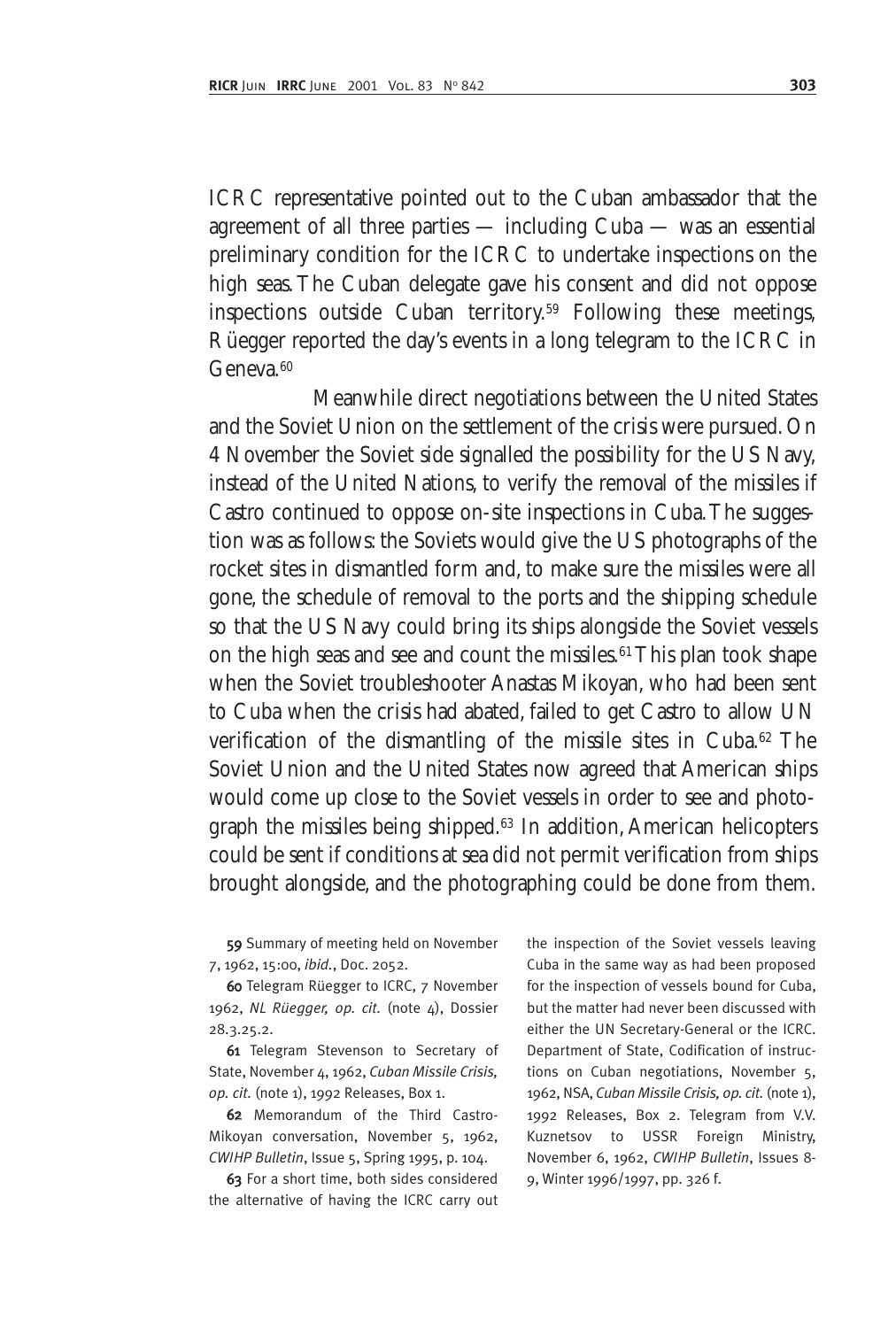The missiles would be shipped on deck and the covers or casings removed in order to make verification easy.64The first Soviet transport left Cuba on 6 November, and the US Navy carried out the first inspection on the high seas on the high seas on 7 November.<sup>65</sup>

Thus a solution for verifying the removal of the Soviet missiles from Cuba was found without UN participation.As the Soviet side insisted that a replacement of the US blockade for incoming vessels by ICRC inspection on the high seas was justified only until the missiles were removed from Cuba, and as the United States simply continued monitoring the island by air reconnaissance with the Soviets' tacit consent, Rüegger came to the conclusion that the planned ICRC inspections would never be implemented.<sup>66</sup> That there would certainly be no ICRC involvement in the settlement of the crisis became evident on 9 November:

"In view definite Sov[iet] statement to [ICRC delegation] yesterday that operation would be unnecessary after completion Sov[iet] withdrawal of offensive weapons from Cuba, and that withdrawal would be completed Nov[ember] 10, they saw little use in proceeding with operation."67

Although the terms of reference for an ICRC assignment had been fully negotiated by that time,<sup>68</sup> Rüegger terminated his mission and flew back to Switzerland on 10 November to report to the ICRC.69The Cuban missile crisis came to an end once and for all after the last Soviet IL-28 long-range bombers capable of delivering nuclear

64 Telegram Kuznetsow to USSR Foreign Ministry, November 7, 1962, *CWIHP Bulletin*, Issues 8-9, Winter 1996/1997, pp. 329 f.

65 For a detailed account of how the inspections were carried out, see Brugioni, *op. cit.* (note 11), pp. 520-523.

66 Telegram Rüegger to Boissier, 8 November, 1962, *NL Rüegger, op. cit.* (note 4), Dossier 28.3.25.2.

67 Telegram Stevenson to Secretary of State, November 9, 1962, *Cuban Missile Crisis, op. cit.* (note 1), Doc. 2178.

68 These terms of references are to be found in a memorandum of the Legal Counselor to the UN Secretary-General, Constantin A. Stavropoulos: Memorandum for the record, November 9, 1962, *NL Rüegger, op. cit.* (note 4), Dossier 28.3.25.2

69 Rapport de l'Ambassadeur Paul Ruegger sur sa mission auprès du Secrétaire général des Nations Unies à New York du 6 au 11 novembre 1962 — établissement d'une procédure de vérification des cargaisons à destination de ce pays, 12 November 1962, *NL Rüegger, op. cit.* (note 4), Dossier 28.3.25.2. See also the account by Melchior Borsinger who accompanied Rüegger on his mission to New York, *op. cit.* (note 9), pp. 158-162.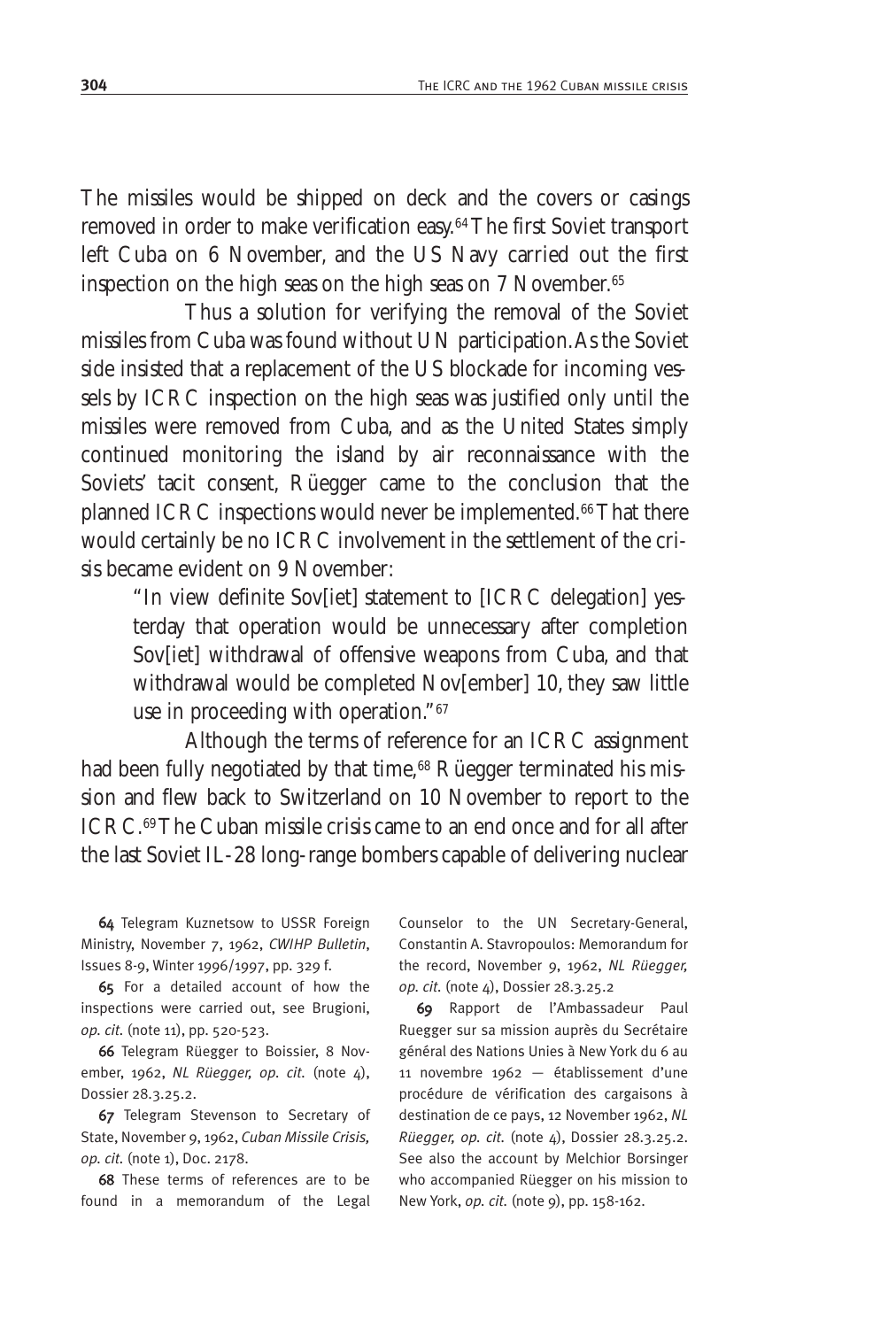weapons had been withdrawn from Cuba by 20 November.The US sea blockade was lifted and the dispute between the superpowers officially settled.

## **The aftermath of the ICRC's involvement in the crisis**

Although the ICRC explained the role it might have assumed in the Cuban missile crisis, stressing that its mission was not to venture into the sphere of international politics but that it was dutybound to make humanity prevail in circumstances of extreme gravity, its circular letter to that effect of 15 November 1962 to the National Red Cross and Red Crescent Societies triggered a broader discussion over the future orientation of the ICRC.70 In the light of the events in Cuba and the possible role of the Red Cross, the President of the French Red Cross Society, Ambassador André François-Poncet, again raised an idea put forward earlier that year that the ICRC be entrusted in a fifth Geneva Convention with the monitoring of a nuclear test ban treaty yet to be negotiated.This proposal was published in a leading article in the French newspaper *Le Figaro* on 6 November.71 François-Poncet obviously belonged to those in favour of a wider field of activity for the ICRC in the atomic age — including political missions.As the documents indicate, and from what the present author has been told by the former Swiss ambassador and subsequent member of the Committee, Raymond Probst, it looks as if Léopold Boissier, the ICRC President at that time, was likewise seeking a more active role for his organization.

On the other hand, the Swiss government and the press were sceptical about the ICRC's determination to extend its field of activity. The unease about the possible involvement of the ICRC in the Cuban missile crisis was expressed by the then Swiss Foreign Minister, Friedrich Traugott Wahlen as early as 1 November 1962,

70 This circular is reproduced in "The International Committee of the Red Cross and the Cuban missile crisis", *International Review of the Red Cross*, December 1962, pp. 655 f.

71 André François-Poncet, "Le grain a levé", *Le Figaro*, 6 November 1962, p. 1, 26.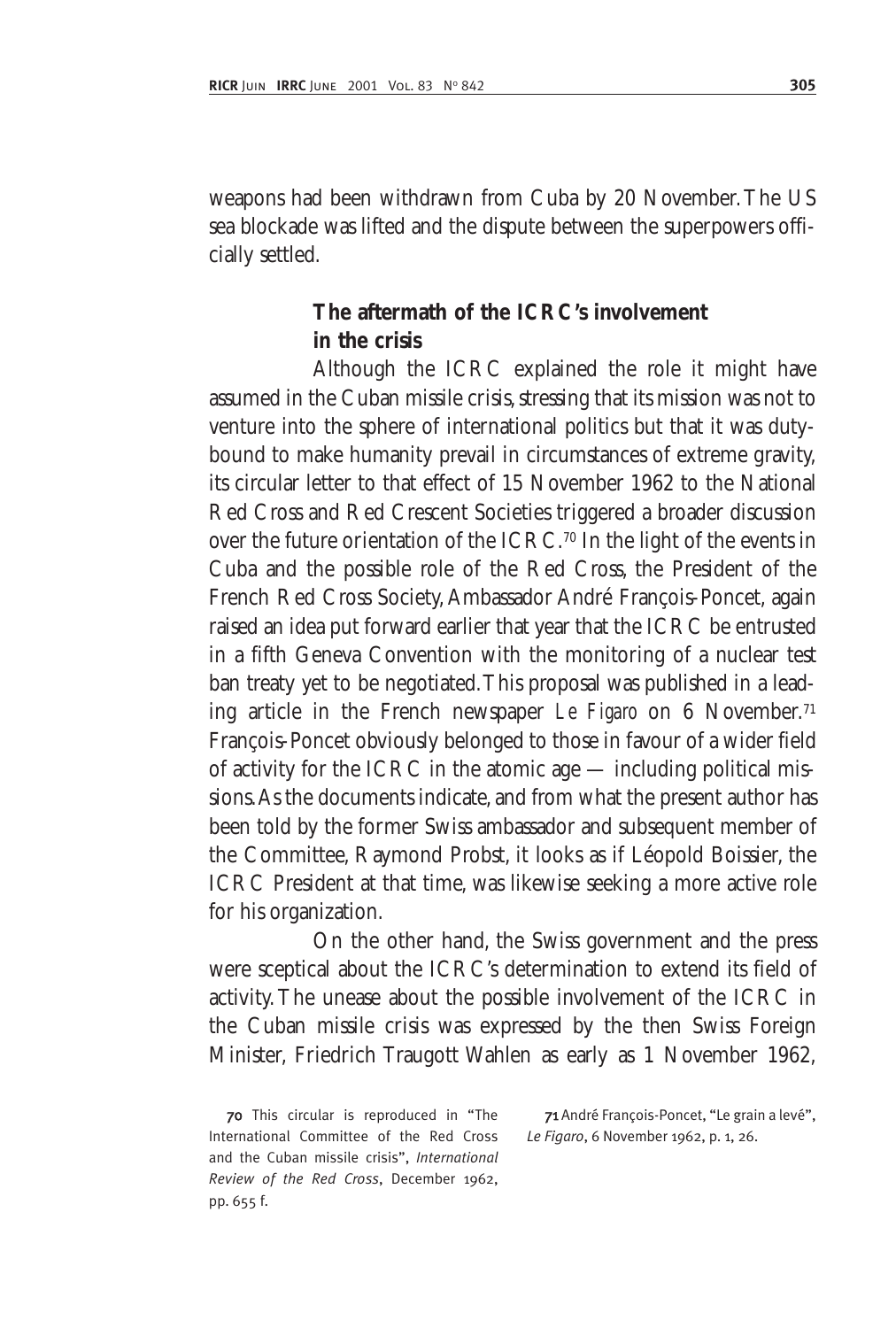when he was consulted by the American ambassador.<sup>72</sup> The concern of the Swiss Department of Foreign Affairs about the ICRC getting involved in purely political matters is best reflected in an editorial by Willy Bretscher, a Liberal Democrat and Member of Parliament, in the *Neue Zürcher Zeitung* on 6 November 1962.73 Bretscher wrote that there was no reason for the ICRC to take over a task assigned to the United Nations and which was outside the humanitarian field.There was a danger that, by taking part in an operation of a political nature, the ICRC would compromise its neutrality — an absolute prerequisite to its humanitarian duties. The Soviets, according to Bretscher, were just seeking a way out of the crisis without losing face; they would therefore try to assign the task of international inspection to the ICRC to make it look like a humanitarian operation. Therefore the ICRC should turn down the request for its good offices and the United Nations should entrust one or several neutral nations with the inspection.74 — As we have seen, the ICRC eventually decided differently, but there were also voices within the Committee that questioned this position.

Almost a year after the events of October 1962 the Committee member and former Swiss Federal Councillor Max Petitpierre, referring specifically to the ICRC's role in the Cuban missile crisis, asked President Boissier to convene the Committee to discuss the future guidelines of the organization:

"On various occasions divergent tendencies have been expressed within the ICRC, some in favour of a more dynamic policy that would enable it to assert itself better in a rapidly changing world, the others calling for it to confine itself instead to its traditional activities."75

72 Telegram McKinney to Secretary of State, November 1, 1962, *Cuban Missile Crisis, op. cit.* (note 1), 1992 Releases, Box 1.

73 Willy Bretscher, "Internationale Inspektion für Kuba: Soll das IKRK eingeschaltet werden?", *Neue Zürcher Zeitung*, 6 November 1962, evening issue, p. 1.

74 See also letter Bretscher to Schindler, 7 November 1962, *NL Rüegger*, Dossier 28.3.25.2

75 "À différentes reprises au sein du CICR, diverses tendances se sont manifestées, les unes pour une politique plus dynamique qui permettrait au CICR de mieux s'affirmer dans un monde qui évolue rapidement, les autres dans le sens qu'il doit s'en tenir plutôt à ses activités traditionelles." Letter Petitpierre to Boissier, 31 October 1963, *ibid.*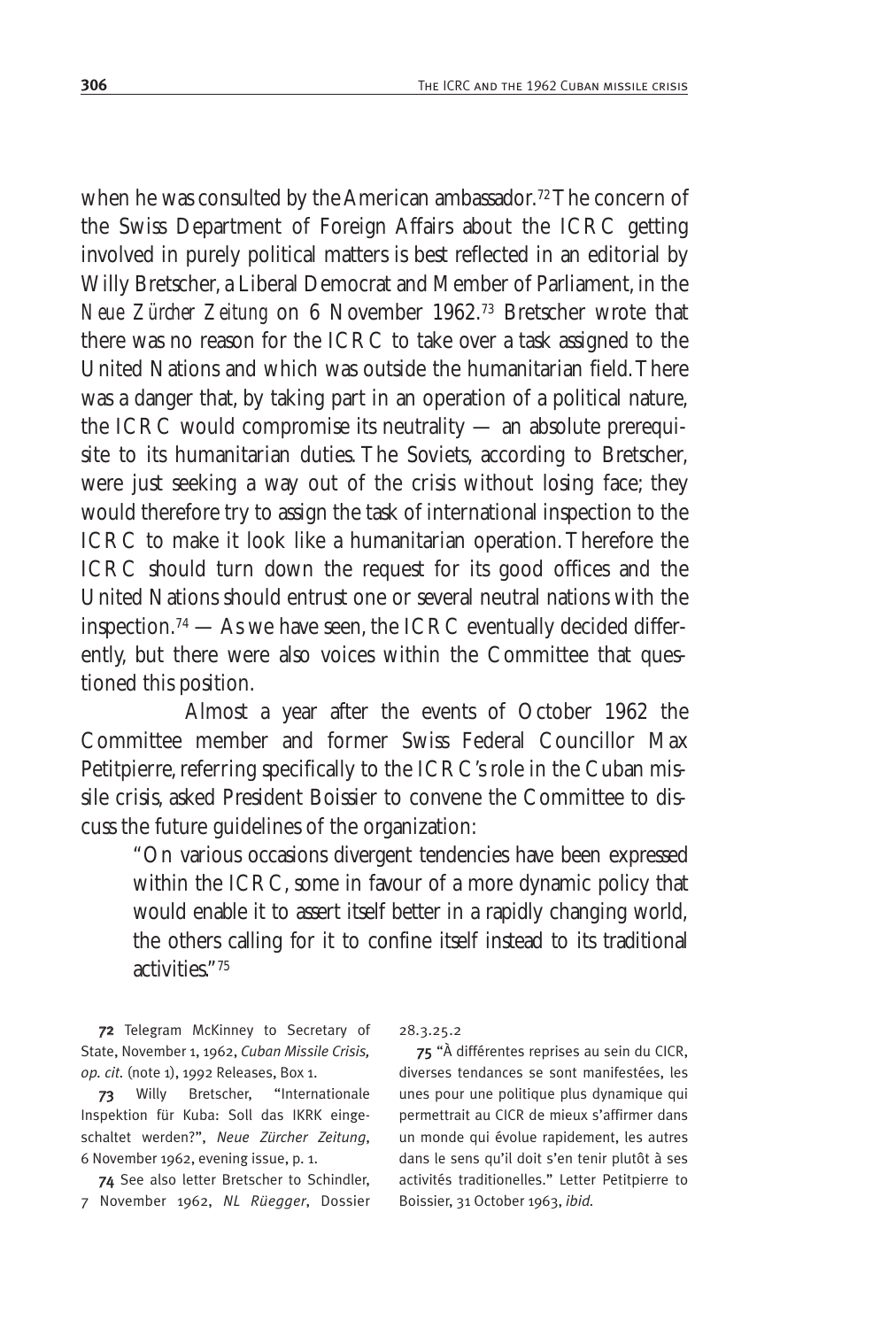It was in particular the experience of Rüegger's mission to New York during the missile crisis that subsequently led to the elaboration of a new doctrine to guide the Committee's decision on any involvement of a similar kind. It was agreed that the ICRC would be ready in the future to lend its good offices only on condition:

- that peace was threatened by the danger of a nuclear war;
- that the United Nations declared itself unable to intervene;
- that the ICRC was called upon to lend its support to an efficient mission within the scope of the Red Cross principles,
- and that all parties concerned gave their approval to the intervention under the ICRC's conditions.76

Although the plans for ICRC inspections in the Cuban missile crisis were never put into effect and the organization had little to do with the outcome of the events, Rüegger's mission to New York therefore set a medium-term precedent that led to formulation of the rules of future ICRC engagement in the event of a nuclear crisis.

# **Conclusion**

A lot of new material and information on the Cuban missile crisis has surfaced during the last ten years. It has, for the first time, made possible a detailed analysis of the hitherto untold story of the ICRC's involvement in the crisis. The documents show that the humanitarian organization was ready to play an extraordinary role by lending its good offices to the United Nations and the parties concerned for a highly political mission.Although the planned inspections of Soviet vessels by ICRC personnel ultimately never took place, the ICRC's involvement set a precedent for the future engagement of the humanitarian organization in similar circumstances.

It comes as a surprise that it was probably the President of the ICRC, Léopold Boissier himself, who gave the UN Secretary-General the idea of asking the ICRC for help in this unusual task outside the scope of its traditional humanitarian mission. Persistent rumours that its involvement in the crisis was due to a request by the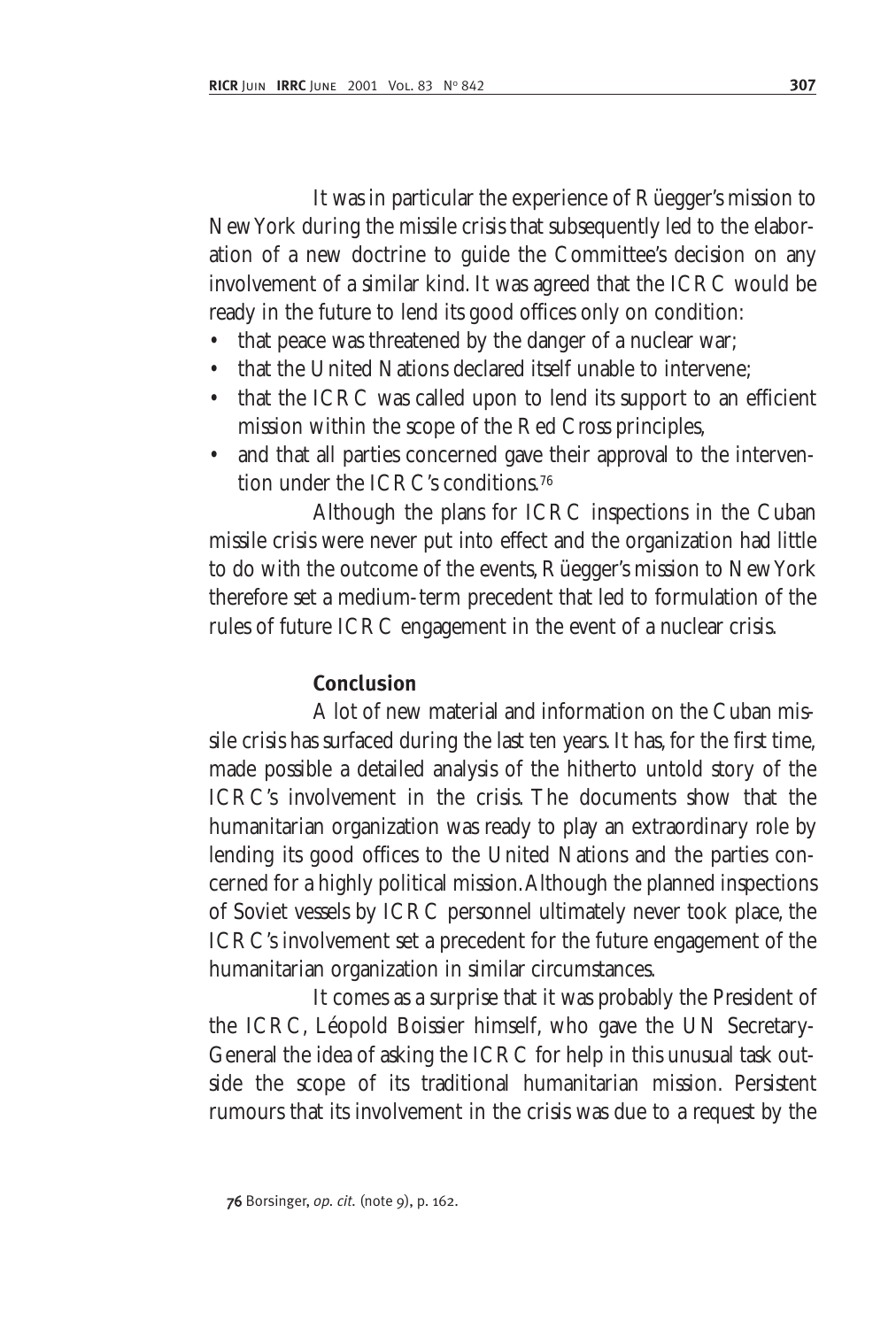●

Soviets are therefore undeniably false.<sup>77</sup> The reason that the ICRC inspections were never carried out is twofold. First, the Cuban leader Fidel Castro was opposed to any form of international inspections on Cuban territory in settling the crisis. This considerably complicated and delayed the establishment of any inspection procedure. Secondly, when the Soviet negotiator made it clear to the ICRC's envoy to New York, Paul Rüegger, that the replacement of the American naval blockade by ICRC inspections was justified only until the last Soviet missiles were removed from Cuba, it was soon obvious that the good offices of the ICRC would be obsolete by the time its inspection team was ready for action.

To sum up, Rüegger's mission to New York between 6 and 10 November 1962 did not have much influence on the outcome of the crisis itself. But in the long run the involvement of the ICRC in the Cuban missile crisis led to a broader discussion of its future role in the atomic age and to the formulation of a new internal policy setting the conditions under which it would be prepared to lend its good offices in a nuclear crisis.

<sup>77</sup> Nevertheless that version of the story can still be found in current publications. See e.g. Brugioni, *op. cit.* (note 11), p. 501.